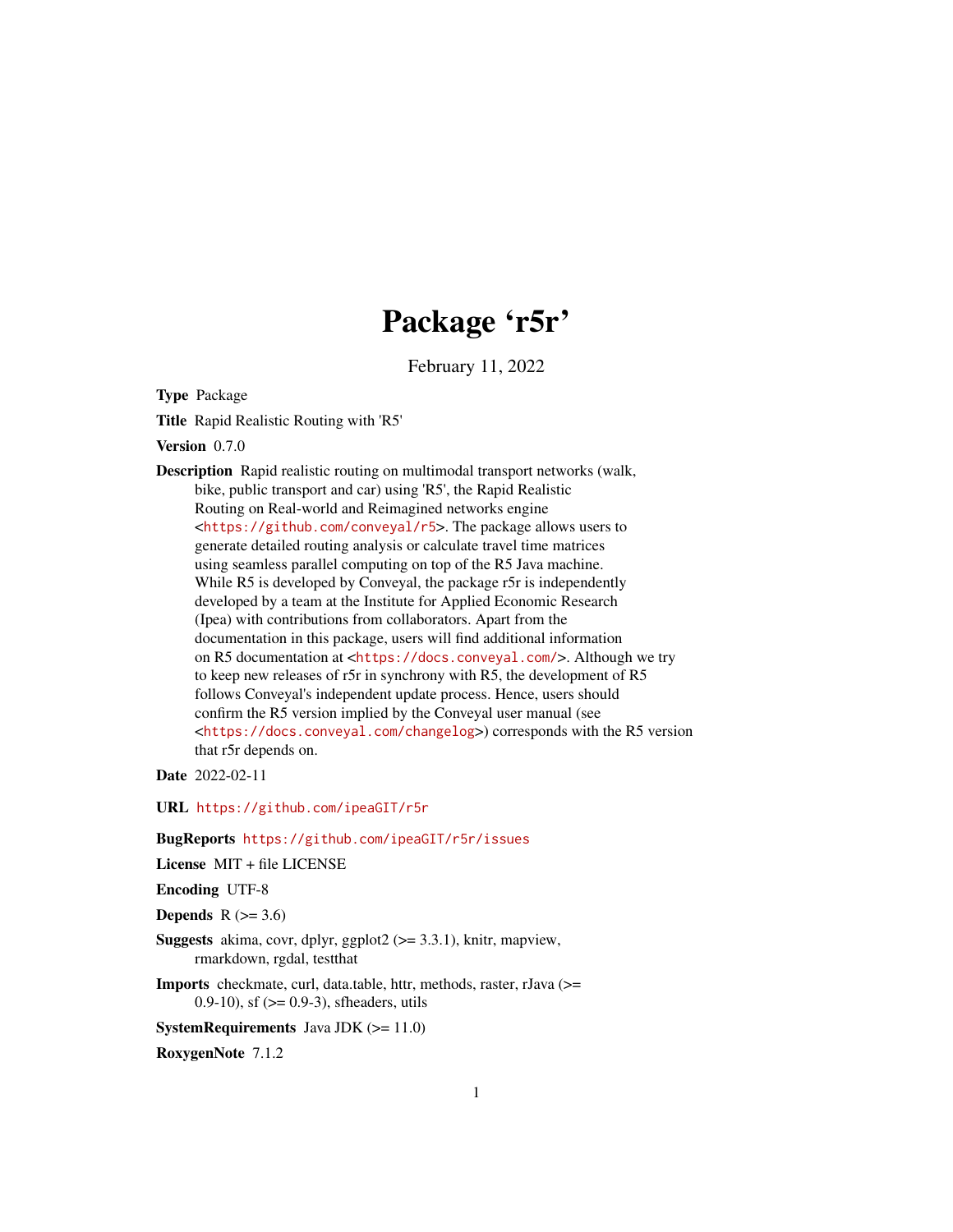## VignetteBuilder knitr

## NeedsCompilation no

Author Marcus Saraiva [aut] (<<https://orcid.org/0000-0001-6218-2338>>), Rafael H. M. Pereira [cre] (<<https://orcid.org/0000-0003-2125-7465>>), Rafael H. M. Pereira [aut] (<<https://orcid.org/0000-0003-2125-7465>>), Daniel Herszenhut [aut] (<<https://orcid.org/0000-0001-8066-1105>>), Carlos Kaue Vieira Braga [aut] (<<https://orcid.org/0000-0002-6104-7297>>), Matthew Wigginton Conway [aut] (<<https://orcid.org/0000-0002-1210-2982>>), Ipea - Institute for Applied Economic Research [cph, fnd]

Maintainer Rafael H. M. Pereira <rafa.pereira.br@gmail.com>

Repository CRAN

Date/Publication 2022-02-11 16:00:02 UTC

# R topics documented:

| 3               |
|-----------------|
| 8               |
| 8               |
| 9               |
| 9               |
| $\overline{10}$ |
| 11              |
| 14              |
| 15              |
| 16              |
| 17              |
| 17              |
| 18              |
| <b>19</b>       |
|                 |
| 20              |
| 21              |
| 22              |
| 22              |
| 23              |
| 24              |
| 24              |
| 25              |
| 26              |
| 27              |
| 28              |
| 28              |
| 29              |
|                 |

**Index** [34](#page-33-0)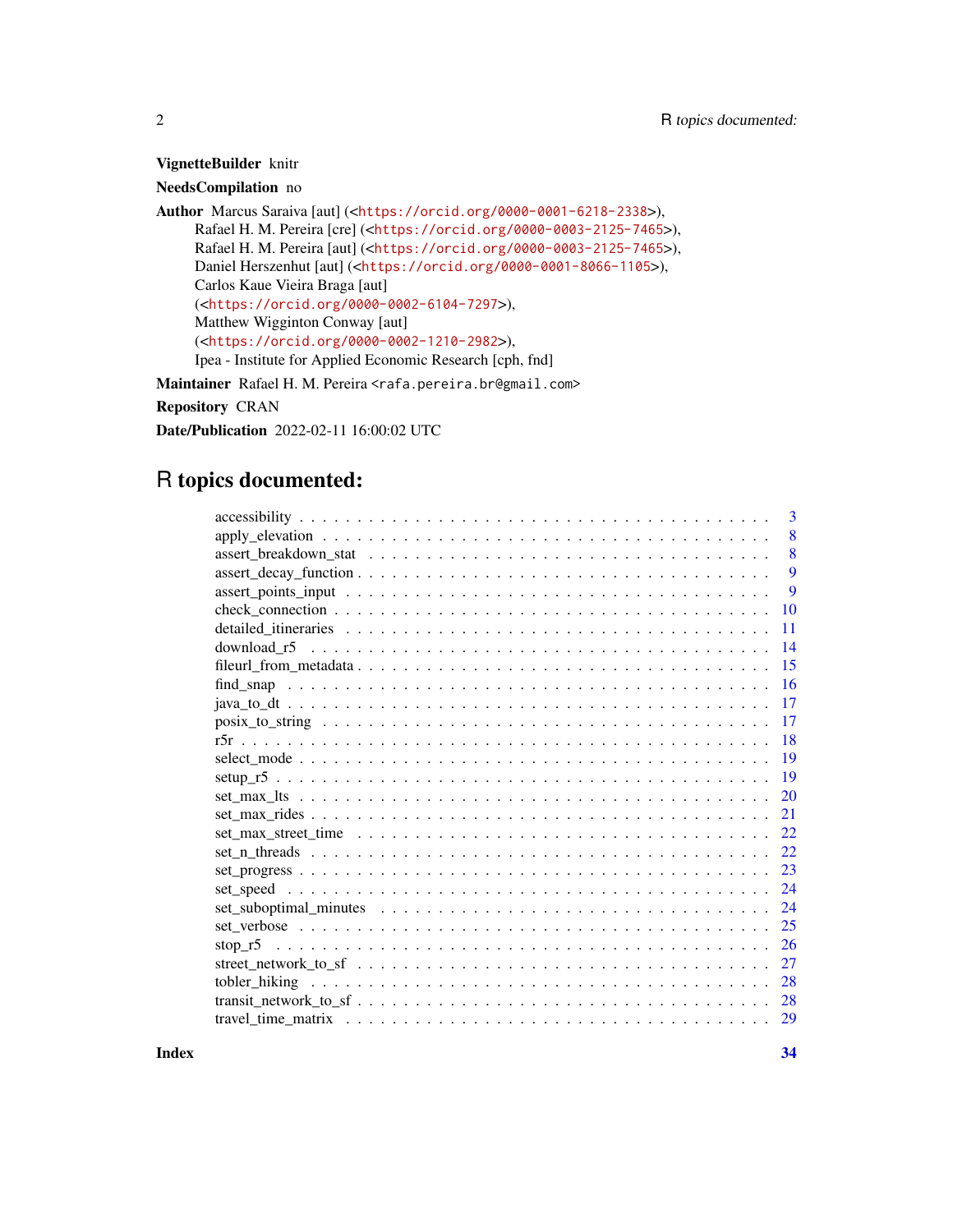<span id="page-2-1"></span><span id="page-2-0"></span>

#### Description

Fast computation of access to opportunities given a selected decay function. See details for the available decay functions.

## Usage

```
accessibility(
  r5r_core,
  origins,
  destinations,
  opportunities_colname = "opportunities",
 mode = "WALK",mode_egress = "WALK",
  departure_datetime = Sys.time(),
  time_window = 1L,
  percentiles = 50L,
  decay_function = "step",
  cutoffs = 30L,decay_value = 1,max_walk_dist = Inf,
 max_bike_dist = Inf,
 max_trip_duration = 120L,
 walk_speed = 3.6,
  bike_speed = 12,
 max\_rides = 3,max_l ts = 2,
 n_threads = Inf,
  verbose = TRUE,
 progress = TRUE
)
```
#### Arguments

| r5r_core              | a rJava object to connect with R5 routing engine                                                                                           |
|-----------------------|--------------------------------------------------------------------------------------------------------------------------------------------|
| origins, destinations |                                                                                                                                            |
|                       | a spatial sf POINT object with WGS84 CRS, or a data.frame containing the<br>columns 'id', 'lon', 'lat'.                                    |
| opportunities_colname |                                                                                                                                            |
|                       | string. The column name in the destinations input that tells the number of<br>opportunities in each location. Defaults to "opportunities". |
| mode                  | string. Transport modes allowed for the trips. Defaults to "WALK". See details<br>for other options.                                       |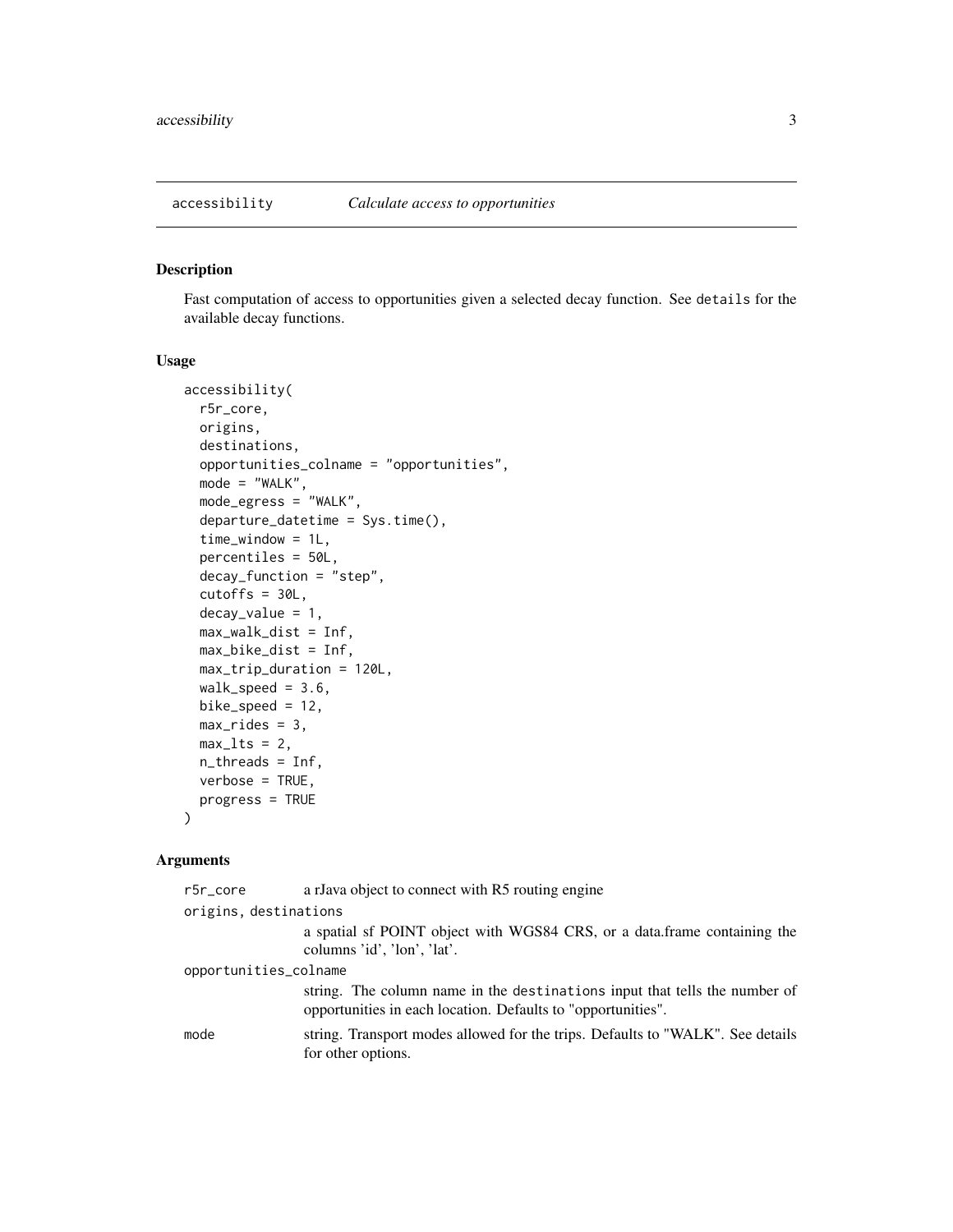| mode_egress        | string. Transport mode used after egress from public transport. It can be either<br>'WALK', 'BICYCLE', or 'CAR'. Defaults to "WALK".                                                                                                                                                                                                                                                                                                                                                                                                                                                                                                                                                                                                      |
|--------------------|-------------------------------------------------------------------------------------------------------------------------------------------------------------------------------------------------------------------------------------------------------------------------------------------------------------------------------------------------------------------------------------------------------------------------------------------------------------------------------------------------------------------------------------------------------------------------------------------------------------------------------------------------------------------------------------------------------------------------------------------|
| departure_datetime |                                                                                                                                                                                                                                                                                                                                                                                                                                                                                                                                                                                                                                                                                                                                           |
|                    | POSIXct object. If working with public transport networks, please check calendar . txt<br>within the GTFS file for valid dates. See details for further information on how<br>datetimes are parsed.                                                                                                                                                                                                                                                                                                                                                                                                                                                                                                                                       |
| time_window        | numeric. Time window in minutes for which r5r will calculate travel times<br>departing each minute. When using frequency-based GTFS files, 5 Monte Carlo<br>simulations will be run for each minute in the time window. See details for<br>further information.                                                                                                                                                                                                                                                                                                                                                                                                                                                                           |
| percentiles        | numeric vector. Defaults to '50', returning the accessibility value for the me-<br>dian travel time computed for a given time_window. If a numeric vector is<br>passed, for example $c(25, 50, 75)$ , the function will return accessibility esti-<br>mates for each percentile, by travel time cutoff. Only the first 5 cut points<br>of the percentiles are considered. For more details, see R5 documentation at<br>'https://docs.conveyal.com/analysis/methodology#accounting-for-variability'                                                                                                                                                                                                                                        |
|                    | decay_function string. Choice of one of the following decay functions: 'step', 'exponential',<br>'fixed_exponential', 'linear', and 'logistic'. Defaults to 'step', which yields cu-<br>mulative opportunities accessibility metrics. More info in details.                                                                                                                                                                                                                                                                                                                                                                                                                                                                               |
| cutoffs            | numeric. Cutoff times in minutes for calculating cumulative opportunities ac-<br>cessibility when using the 'step decay function'. This parameter has different<br>effects for each of the other decay functions: it indicates the 'median' (or inflec-<br>tion point) of the decay curves in the 'logistic' and 'linear' functions, and the<br>'half-life' in the 'exponential' function. It has no effect when using the 'fixed<br>exponential' function.                                                                                                                                                                                                                                                                               |
| decay_value        | numeric. Extra parameter to be passed to the selected decay_function.                                                                                                                                                                                                                                                                                                                                                                                                                                                                                                                                                                                                                                                                     |
| max_walk_dist      | numeric. Maximum walking distance (in meters) to access and egress the transit<br>network, or to make transfers within the network. Defaults to no restrictions as<br>long as max_trip_duration is respected. The max distance is considered sepa-<br>rately for each leg (e.g. if you set max_walk_dist to 1000, you could potentially<br>walk up to 1 km to reach transit, and up to <i>another</i> 1 km to reach the destination<br>after leaving transit). Obs: if you want to set the maximum walking distance<br>considering walking-only trips you have to set the max_trip_duration accord-<br>ingly (e.g. to set a distance of 1 km assuming a walking speed of 3.6 km/h you<br>have to set max_trip_duration = $1 / 3.6 * 60$ . |
| max_bike_dist      | numeric. Maximum cycling distance (in meters) to access and egress the tran-<br>sit network. Defaults to no restrictions as long as max_trip_duration is re-<br>spected. The max distance is considered separately for each leg (e.g. if you set<br>max_bike_dist to 1000, you could potentially cycle up to 1 km to reach transit,<br>and up to <i>another</i> 1 km to reach the destination after leaving transit). Obs: if<br>you want to set the maximum cycling distance considering cycling-only trips<br>you have to set the max_trip_duration accordingly (e.g. to set a distance of 5<br>km assuming a cycling speed of 12 km/h you have to set max_trip_duration<br>$= 5 / 12 * 60$ .                                           |

max\_trip\_duration

numeric. Maximum trip duration in minutes. Defaults to 120 minutes (2 hours).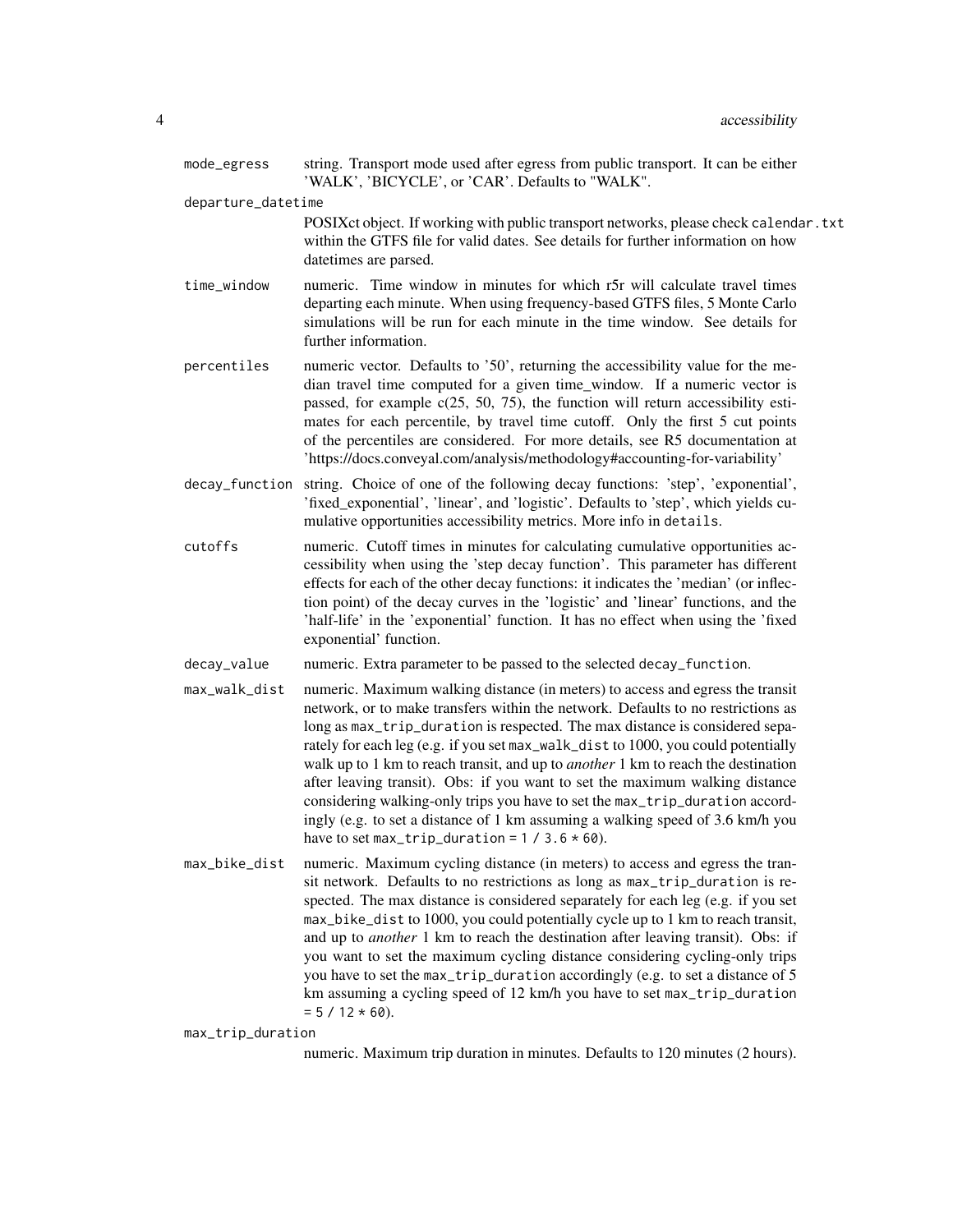## accessibility 5

| walk_speed   | numeric. Average walk speed in km/h. Defaults to 3.6 km/h.                                                                                                                                                                                                                                                                         |
|--------------|------------------------------------------------------------------------------------------------------------------------------------------------------------------------------------------------------------------------------------------------------------------------------------------------------------------------------------|
| bike_speed   | numeric. Average cycling speed in km/h. Defaults to 12 km/h.                                                                                                                                                                                                                                                                       |
| $max\_rides$ | numeric. The max number of public transport rides allowed in the same trip.<br>Defaults to 3.                                                                                                                                                                                                                                      |
| $max_1$      | numeric (between 1 and 4). The maximum level of traffic stress that cyclists will<br>tolerate. A value of 1 means cyclists will only travel through the quietest streets,<br>while a value of 4 indicates cyclists can travel through any road. Defaults to 2.<br>See details for more information.                                |
| n_threads    | numeric. The number of threads to use in parallel computing. Defaults to use<br>all available threads (Inf).                                                                                                                                                                                                                       |
| verbose      | logical. TRUE to show detailed output messages (the default).                                                                                                                                                                                                                                                                      |
| progress     | logical. TRUE to show a progress counter. Only works when verbose is set to<br>FALSE, so the progress counter does not interfere with R5's output messages.<br>Setting progress to TRUE may impose a small penalty for computation effi-<br>ciency, because the progress counter must be synchronized among all active<br>threads. |

#### Value

A data.table with accessibility estimates for all origin points, by a given transport mode, and per travel time cutoff and percentile.

## Decay functions:

R5 allows for multiple decay functions. More info in the original R5 documentation from Conveyal, at <https://docs.conveyal.com/learn-more/decay-functions> The options include:

#### Step step (cumulative opportunities):

A binary decay function used to calculate cumulative opportunities metrics.

#### Logistic CDF logistic:

This is the logistic function, i.e. the cumulative distribution function of the logistic distribution, expressed such that its parameters are the median (inflection point) and standard deviation. This function applies a sigmoid rolloff that has a convenient relationship to discrete choice theory. Its parameters can be set to reflect a whole population's tolerance for making trips with different travel times. The function's value represents the probability that a randomly chosen member of the population would accept making a trip, given its duration. Opportunities are then weighted by how likely it is a person would consider them "reachable".

#### *calibration:*

The median parameter is controlled by the cutoff parameter, leaving only the standard deviation to configure through the decay\_value parameter.

## Fixed Exponential fixed\_exponential:

This function is of the form e-Lt where L is a single fixed decay constant in the range (0, 1). It is constrained to be positive to ensure weights decrease (rather than grow) with increasing travel time.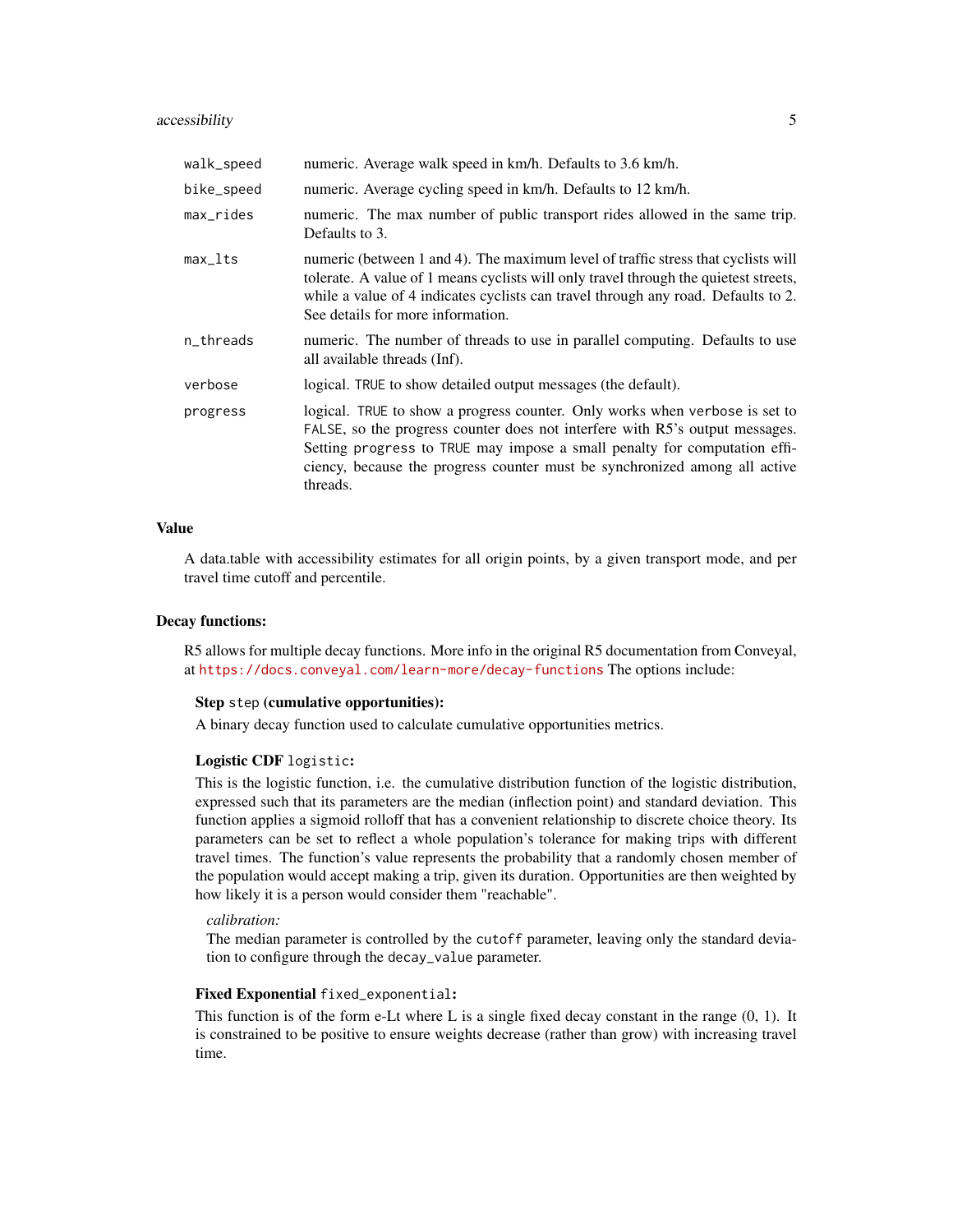#### *calibration:*

This function is controlled exclusively by the L constant, given by the decay\_value parameter. Values provided in cutoffs are ignored.

## Half-life Exponential Decay exponential:

This is similar to the fixed-exponential option above, but in this case the decay parameter is inferred from the cutoffs parameter values, which is treated as the half-life of the decay.

## Linear linear:

This is a simple, vaguely sigmoid option, which may be useful when you have a sense of a maximum travel time that would be tolerated by any traveler, and a minimum time below which all travel is perceived to be equally easy.

## *calibration:*

The transition region is transposable and symmetric around the cutoffs parameter values, taking decay\_value minutes to taper down from one to zero.

## Transport modes:

R5 allows for multiple combinations of transport modes. The options include:

#### Transit modes:

TRAM, SUBWAY, RAIL, BUS, FERRY, CABLE\_CAR, GONDOLA, FUNICULAR. The option 'TRANSIT' automatically considers all public transport modes available.

#### Non transit modes:

WALK, BICYCLE, CAR, BICYCLE\_RENT, CAR\_PARK

#### max\_lts, Maximum Level of Traffic Stress:

When cycling is enabled in R5, setting max\_lts will allow cycling only on streets with a given level of danger/stress. Setting max\_lts to 1, for example, will allow cycling only on separated bicycle infrastructure or low-traffic streets; routing will revert to walking when traversing any links with LTS exceeding 1. Setting max\_lts to 3 will allow cycling on links with LTS 1, 2, or 3.

The default methodology for assigning LTS values to network edges is based on commonly tagged attributes of OSM ways. See more info about LTS in the original documentation of R5 from Conveyal at <https://docs.conveyal.com/learn-more/traffic-stress>. In summary:

- LTS 1: Tolerable for children. This includes low-speed, low-volume streets, as well as those with separated bicycle facilities (such as parking-protected lanes or cycle tracks).
- LTS 2: Tolerable for the mainstream adult population. This includes streets where cyclists have dedicated lanes and only have to interact with traffic at formal crossing.
- LTS 3: Tolerable for "enthused and confident" cyclists. This includes streets which may involve close proximity to moderate- or high-speed vehicular traffic.
- LTS 4: Tolerable for only "strong and fearless" cyclists. This includes streets where cyclists are required to mix with moderate- to high-speed vehicular traffic.

For advanced users, you can provide custom LTS values by adding a tag <key = "lts> to the osm.pbf file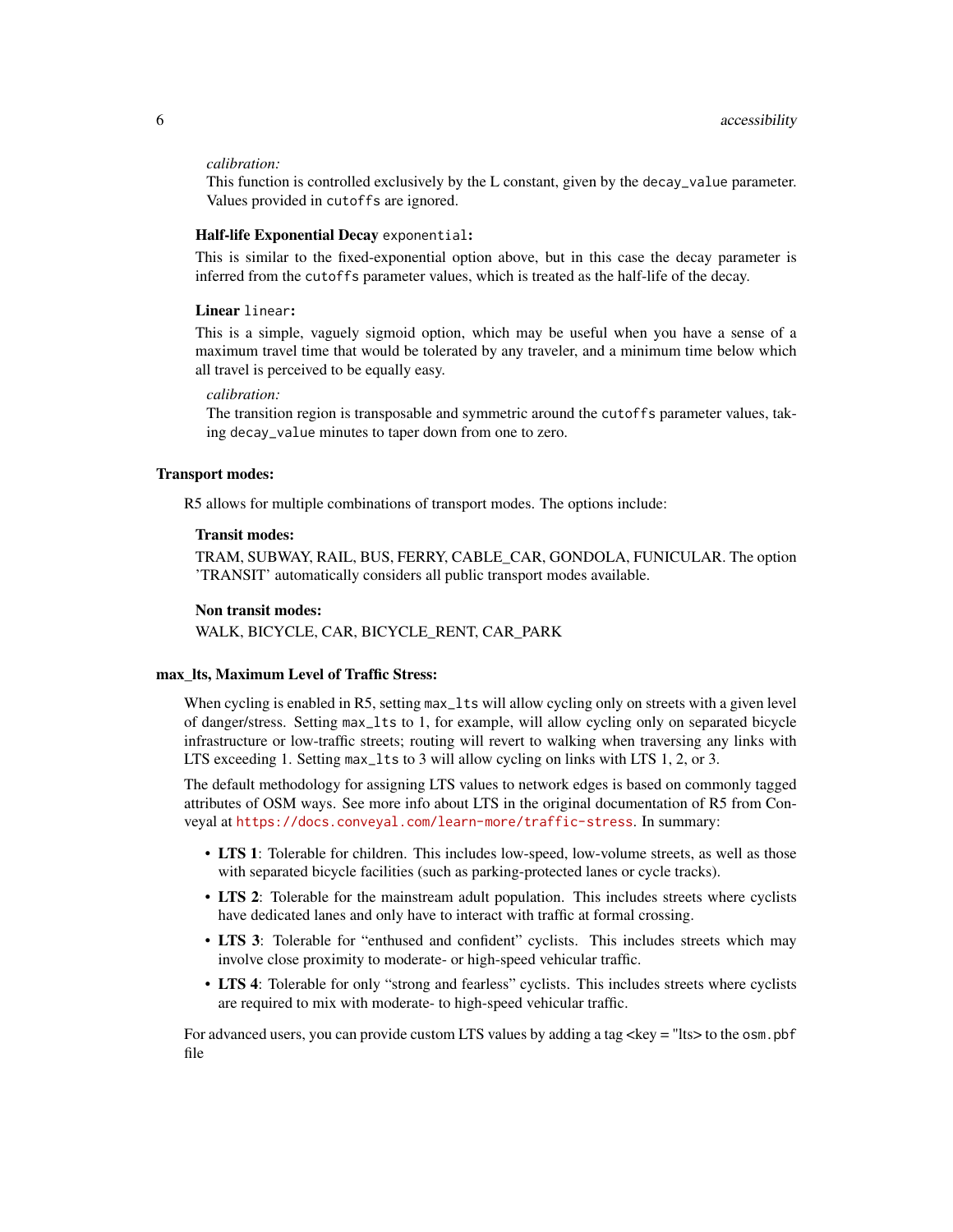## <span id="page-6-0"></span>accessibility 7

#### Routing algorithm:

The accessibility() function uses an R5-specific extension to the RAPTOR routing algorithm (see Conway et al., 2017). This RAPTOR extension uses a systematic sample of one departure per minute over the time window set by the user in the 'time\_window' parameter. A detailed description of base RAPTOR can be found in Delling et al (2015).

- Conway, M. W., Byrd, A., & van der Linden, M. (2017). Evidence-based transit and land use sketch planning using interactive accessibility methods on combined schedule and headwaybased networks. Transportation Research Record, 2653(1), 45-53.
- Delling, D., Pajor, T., & Werneck, R. F. (2015). Round-based public transit routing. Transportation Science, 49(3), 591-604.

#### Datetime parsing

r5r ignores the timezone attribute of datetime objects when parsing dates and times, using the study area's timezone instead. For example, let's say you are running some calculations using Rio de Janeiro, Brazil, as your study area. The datetime as.POSIXct("13-05-2019 14:00:00",format = "%d-%m-%Y %H:%M:%S") will be parsed as May 13th, 2019, 14:00h in Rio's local time, as expected. But as.POSIXct("13-05-2019 14:00:00",format = "%d-%m-%Y %H:%M:%S",tz = "Europe/Paris") will also be parsed as the exact same date and time in Rio's local time, perhaps surprisingly, ignoring the timezone attribute.

#### See Also

Other routing: [detailed\\_itineraries\(](#page-10-1)), [travel\\_time\\_matrix\(](#page-28-1))

#### Examples

```
if (interactive()) {
library(r5r)
# build transport network
data_path <- system.file("extdata/poa", package = "r5r")
r5r_core <- setup_r5(data_path = data_path, temp_dir = TRUE)
# load origin/destination points
points <- read.csv(file.path(data_path, "poa_hexgrid.csv"))
  access <- accessibility(r5r_core,
                          origins = points,
                          destinations = points,
                          opportunities_colname = "schools",
                          mode = "WALK",cutoffs = c(25, 30),
                          max_trip_duration = 30,
                          verbose = FALSE)
stop_r5(r5r_core)
```
}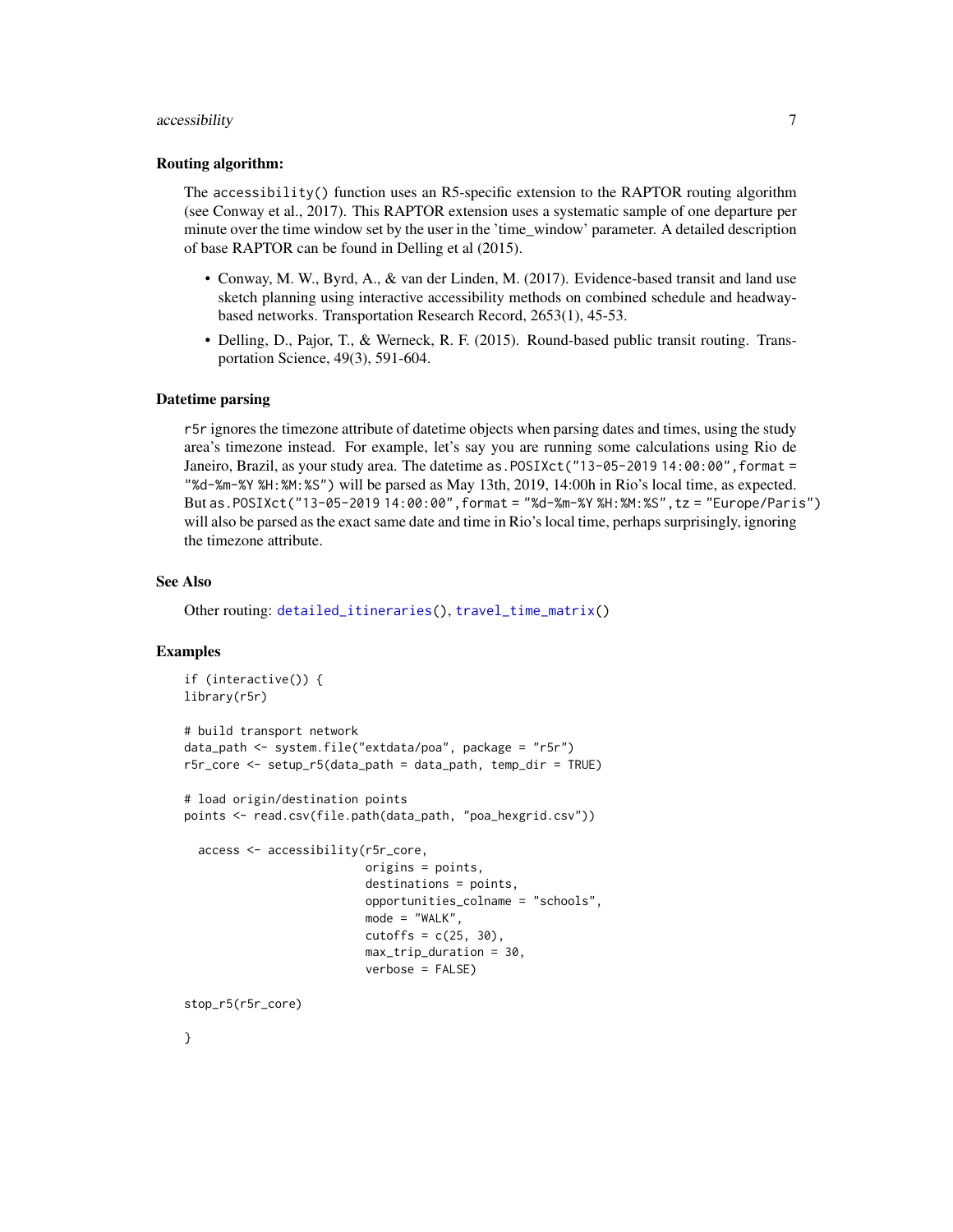<span id="page-7-2"></span><span id="page-7-0"></span>apply\_elevation *Apply elevation to street network*

## Description

Loads a Digital Elevation Model (DEM) from a raster file and weights the street network for walking and cycling according to the terrain's slopes

#### Usage

apply\_elevation(r5r\_core, raster\_files)

## Arguments

| r5r core     | a rJava object to connect with R5 routing engine                                  |
|--------------|-----------------------------------------------------------------------------------|
| raster files | string. Path to raster files containing the study area's topography. If a list is |
|              | provided, all the rasters are automatically merged.                               |

#### Value

No return value, called for side effects.

## See Also

Other elevation support functions: [tobler\\_hiking\(](#page-27-1))

<span id="page-7-1"></span>assert\_breakdown\_stat *Assert travel times breakdown stat parameter value*

## Description

Assert travel times breakdown stat parameter value

#### Usage

```
assert_breakdown_stat(breakdown_stat)
```
## Arguments

breakdown\_stat Name of statistic function (minimum or average/mean).

## Value

A character with the validated statistic function name.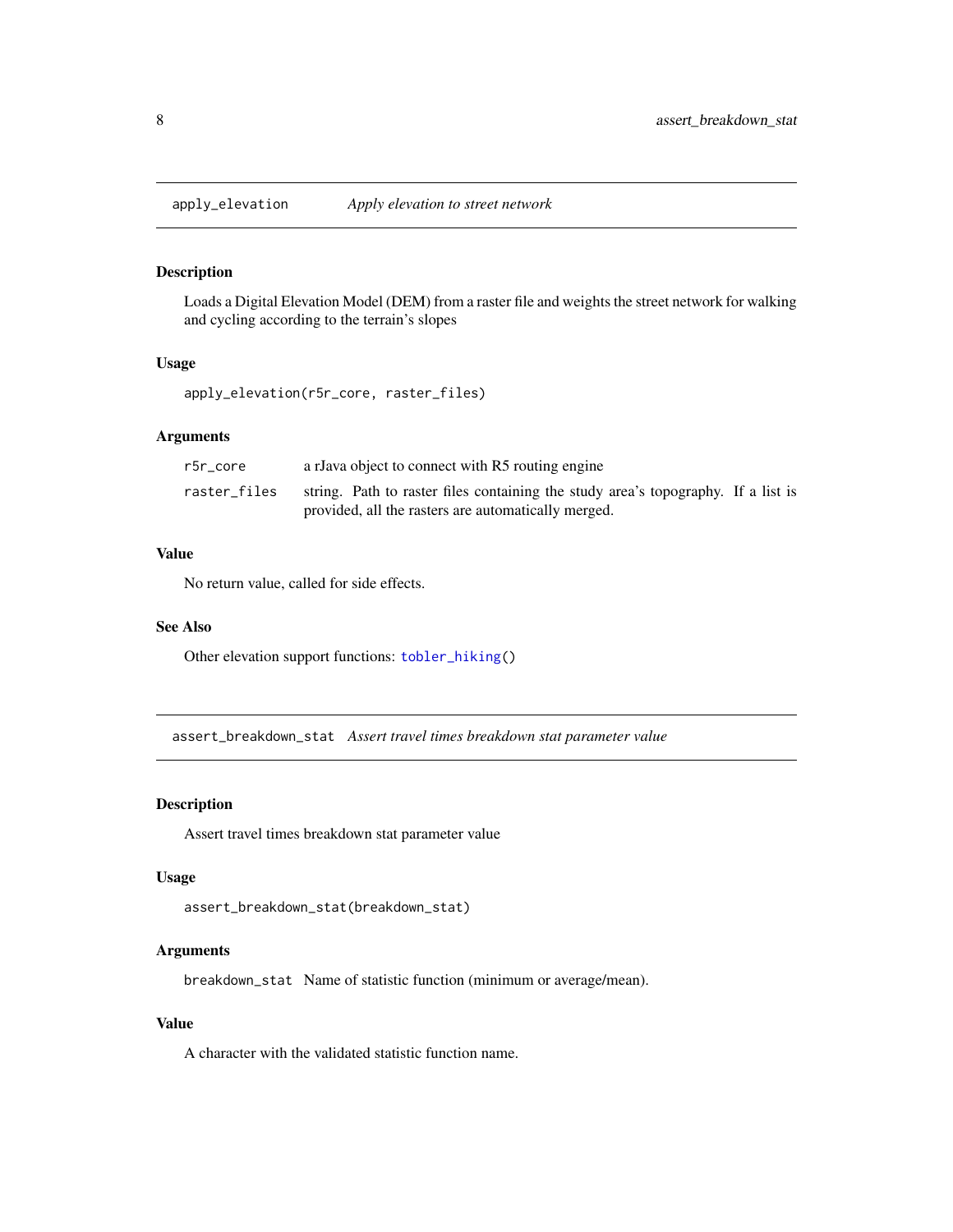#### <span id="page-8-0"></span>See Also

```
Other support functions: assert_decay_function(), assert_points_input(), check_connection(),
fileurl_from_metadata(), find_snap(), posix_to_string(), select_mode(), set_max_lts(),
set_max_rides(), set_max_street_time(), set_n_threads(), set_progress(), set_speed(),
set_suboptimal_minutes(), set_verbose(), stop_r5(), street_network_to_sf(), transit_network_to_sf()
```
<span id="page-8-1"></span>assert\_decay\_function *Assert decay function and parameter values*

## Description

Assert decay function and parameter values

## Usage

```
assert_decay_function(decay_function, decay_value)
```
#### Arguments

decay\_function Name of decay function. decay\_value Value of decay parameter.

## Value

A list with the validated decay function and parameter value.

## See Also

```
Other support functions: assert_breakdown_stat(), assert_points_input(), check_connection(),
fileurl_from_metadata(), find_snap(), posix_to_string(), select_mode(), set_max_lts(),
set_max_rides(), set_max_street_time(), set_n_threads(), set_progress(), set_speed(),
set_suboptimal_minutes(), set_verbose(), stop_r5(), street_network_to_sf(), transit_network_to_sf()
```
<span id="page-8-2"></span>assert\_points\_input *Assert class of origin and destination inputs and the type of its columns*

## Description

Assert class of origin and destination inputs and the type of its columns

## Usage

```
assert_points_input(df, name)
```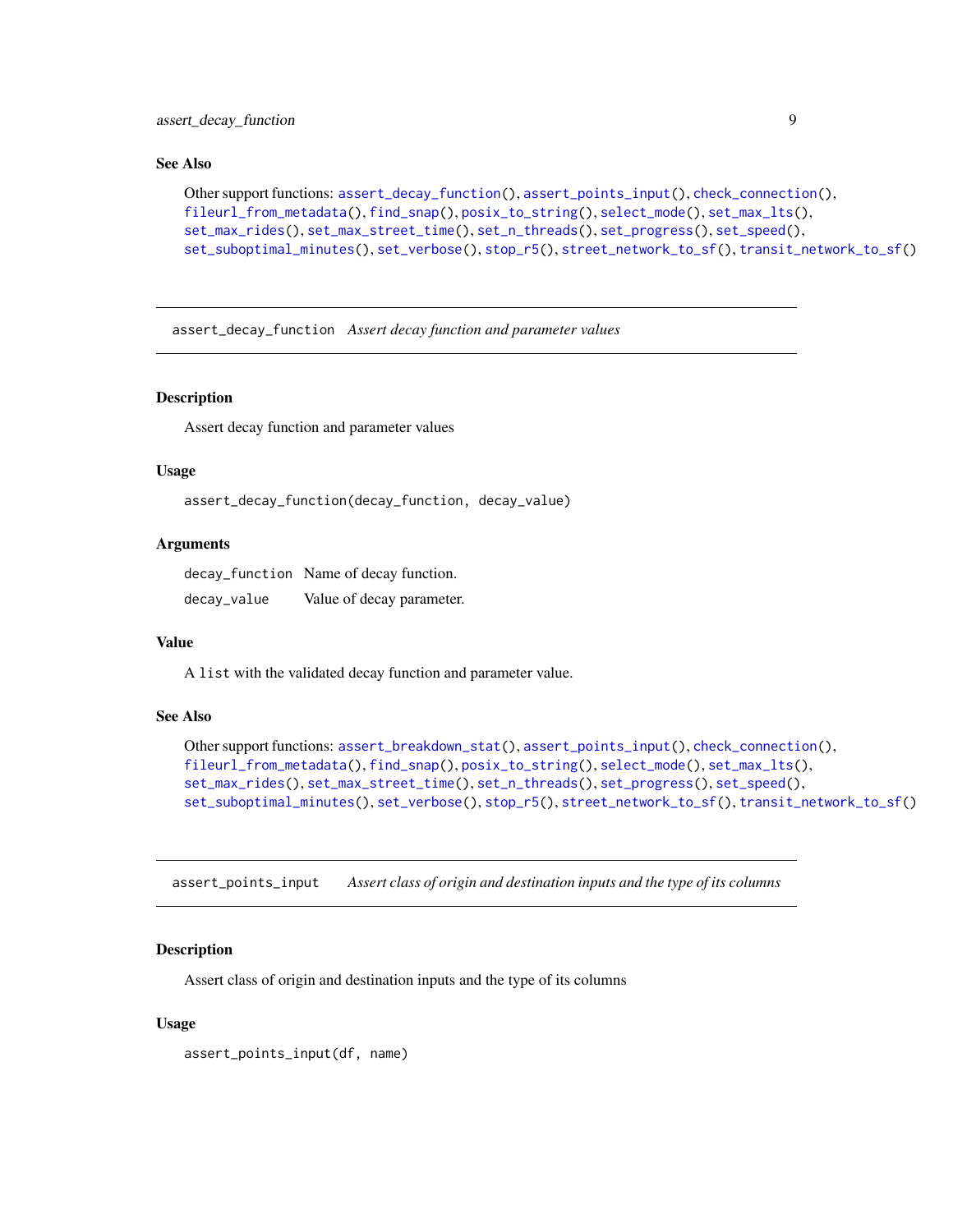#### Arguments

| df   | Any object.  |
|------|--------------|
| name | Object name. |

## Value

A data.frame with columns id, lon and lat.

## See Also

```
Other support functions: assert_breakdown_stat(), assert_decay_function(), check_connection(),
fileurl_from_metadata(), find_snap(), posix_to_string(), select_mode(), set_max_lts(),
set_max_rides(), set_max_street_time(), set_n_threads(), set_progress(), set_speed(),
set_suboptimal_minutes(), set_verbose(), stop_r5(), street_network_to_sf(), transit_network_to_sf()
```
<span id="page-9-1"></span>check\_connection *Check internet connection with Ipea server*

## Description

Checks if there is internet connection to Ipea server to download r5r data.

## Usage

```
check_connection(
  file_url = "https://www.ipea.gov.br/geobr/metadata/metadata_gpkg.csv"
)
```
## Arguments

file\_url A string with the file\_url address of an geobr dataset

## Value

Logical. TRUE if url is working, FALSE if not.

#### See Also

```
Other support functions: assert_breakdown_stat(), assert_decay_function(), assert_points_input(),
fileurl_from_metadata(), find_snap(), posix_to_string(), select_mode(), set_max_lts(),
set_max_rides(), set_max_street_time(), set_n_threads(), set_progress(), set_speed(),
set_suboptimal_minutes(), set_verbose(), stop_r5(), street_network_to_sf(), transit_network_to_sf()
```
<span id="page-9-0"></span>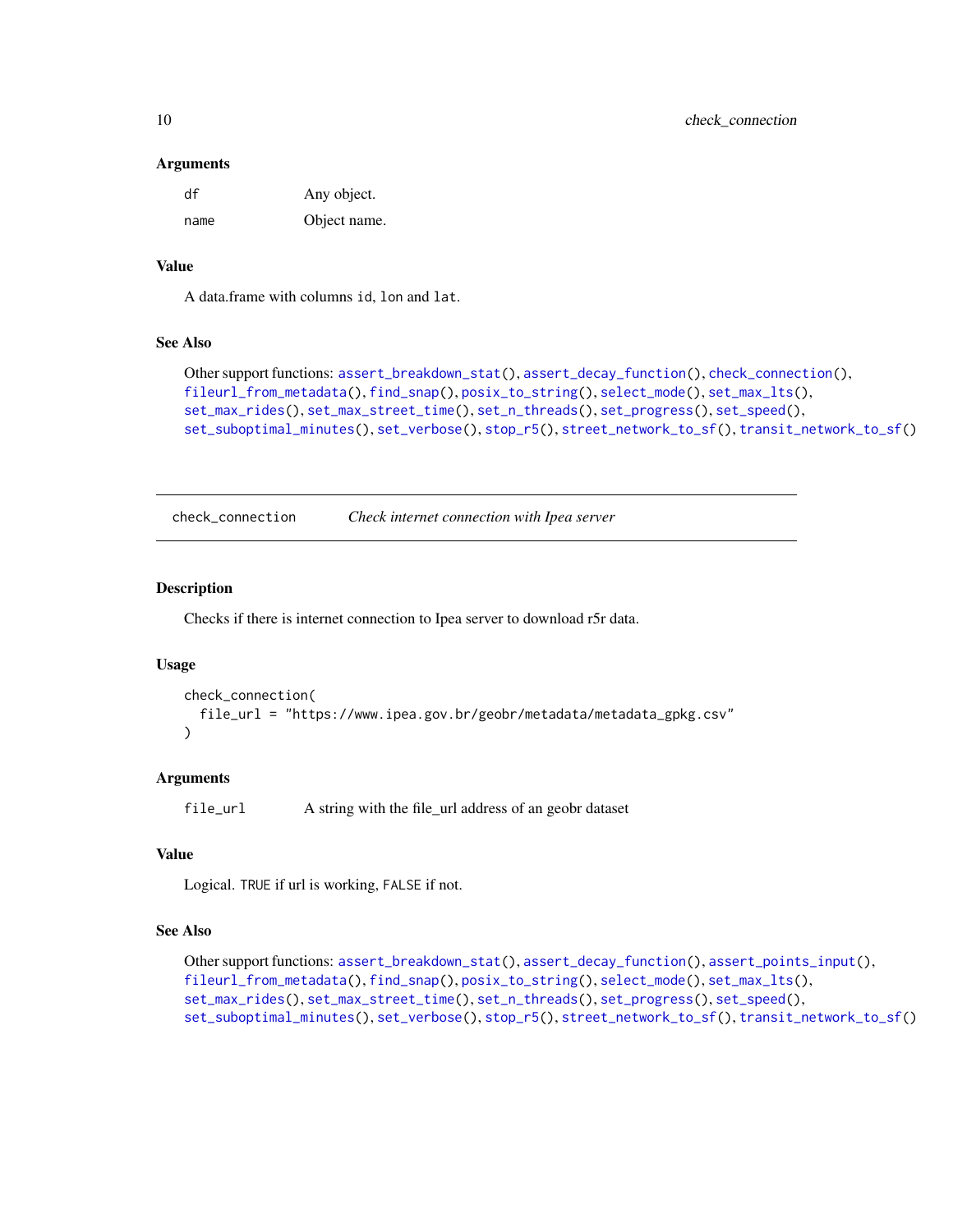<span id="page-10-1"></span><span id="page-10-0"></span>detailed\_itineraries *Calculate detailed itineraries between origin destination pairs*

## Description

Fast computation of (multiple) detailed itineraries between one or many origin destination pairs.

## Usage

```
detailed_itineraries(
  r5r_core,
 origins,
  destinations,
 mode = "WALK",
 mode_egress = "WALK",
  departure_datetime = Sys.time(),
 max_walk_dist = Inf,
 max_bike_dist = Inf,
 max_trip_duration = 120L,
 walk\_speed = 3.6,bike_speed = 12,
 max\_rides = 3,max_lts = 2,
  shortest_path = TRUE,
  n_threads = Inf,
  verbose = TRUE,
 progress = TRUE,
  drop_geometry = FALSE
)
```
## Arguments

| $r5r\_core$           | rJava object to connect with R5 routing engine                                                                                                                                                        |
|-----------------------|-------------------------------------------------------------------------------------------------------------------------------------------------------------------------------------------------------|
| origins, destinations |                                                                                                                                                                                                       |
|                       | a spatial sf POINT object with WGS84 CRS, or a data.frame containing the<br>columns 'id', 'lon', 'lat'.                                                                                               |
| mode                  | string. Transport modes allowed for the trips. Defaults to "WALK". See details<br>for other options.                                                                                                  |
| mode_egress           | string. Transport mode used after egress from public transport. It can be either<br>'WALK', 'BICYCLE', or 'CAR'. Defaults to "WALK". Ignored when public<br>transport is not used.                    |
| departure_datetime    |                                                                                                                                                                                                       |
|                       | POSIX ct object. If working with public transport networks, please check calendar . txt<br>within the GTFS file for valid dates. See details for further information on how<br>date times are parsed. |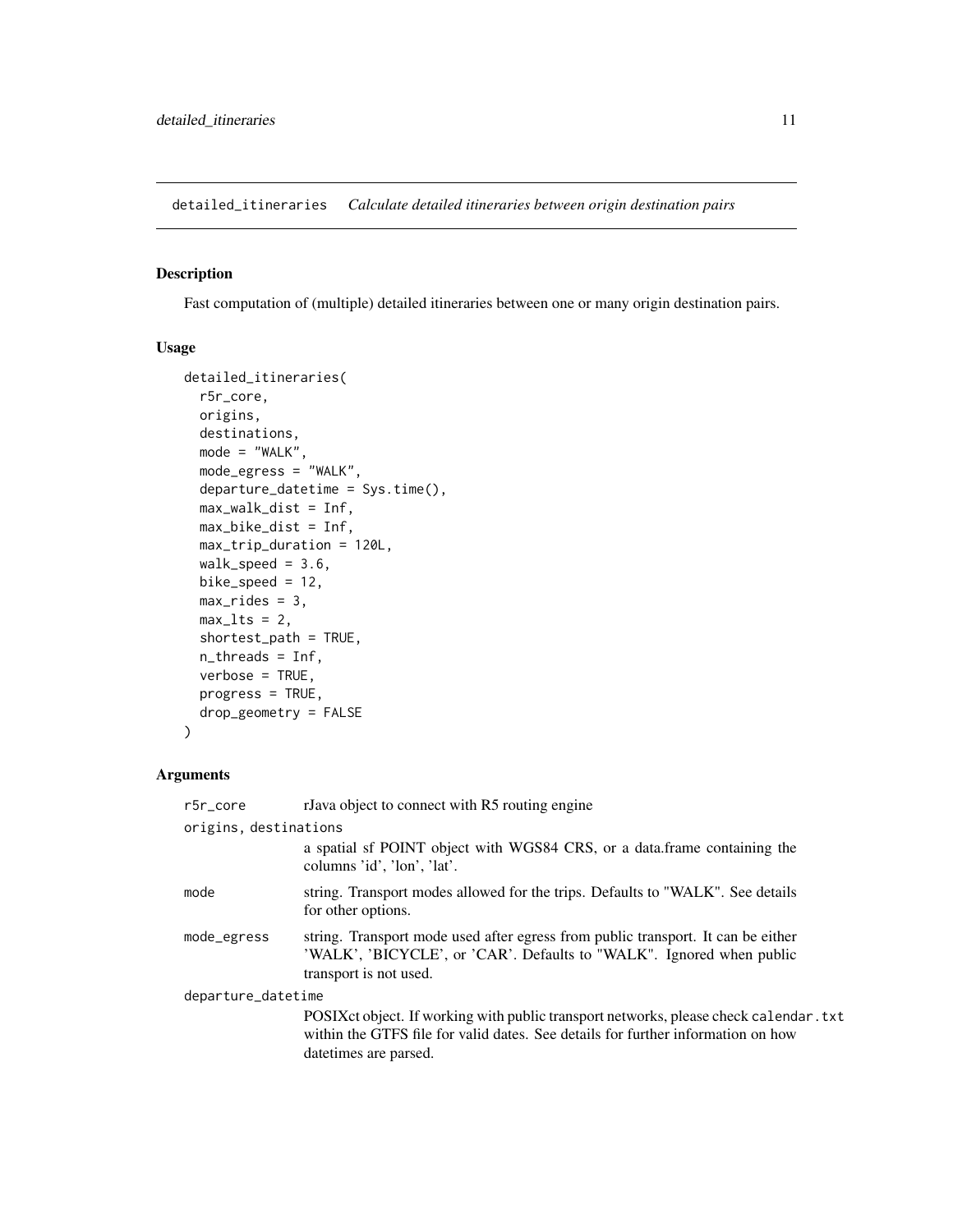- max\_walk\_dist numeric. Maximum walking distance (in meters) to access and egress the transit network, or to make transfers within the network. Defaults to no restrictions as long as max\_trip\_duration is respected. The max distance is considered separately for each leg (e.g. if you set max\_walk\_dist to 1000, you could potentially walk up to 1 km to reach transit, and up to *another* 1 km to reach the destination after leaving transit). Obs: if you want to set the maximum walking distance considering walking-only trips you have to set the max\_trip\_duration accordingly (e.g. to set a distance of 1 km assuming a walking speed of 3.6 km/h you have to set max\_trip\_duration =  $1 / 3.6 * 60$ .
- max\_bike\_dist numeric. Maximum cycling distance (in meters) to access and egress the transit network. Defaults to no restrictions as long as max\_trip\_duration is respected. The max distance is considered separately for each leg (e.g. if you set max\_bike\_dist to 1000, you could potentially cycle up to 1 km to reach transit, and up to *another* 1 km to reach the destination after leaving transit). Obs: if you want to set the maximum cycling distance considering cycling-only trips you have to set the max\_trip\_duration accordingly (e.g. to set a distance of 5 km assuming a cycling speed of 12 km/h you have to set max\_trip\_duration  $= 5 / 12 \times 60$ ).
- max\_trip\_duration

|               | numeric. Maximum trip duration in minutes. Defaults to 120 minutes (2 hours).                                                                                                                                                                                                                                                      |
|---------------|------------------------------------------------------------------------------------------------------------------------------------------------------------------------------------------------------------------------------------------------------------------------------------------------------------------------------------|
| walk_speed    | numeric. Average walk speed in km/h. Defaults to 3.6 km/h.                                                                                                                                                                                                                                                                         |
| bike_speed    | numeric. Average cycling speed in km/h. Defaults to 12 km/h.                                                                                                                                                                                                                                                                       |
| max_rides     | numeric. The max number of public transport rides allowed in the same trip.<br>Defaults to 3.                                                                                                                                                                                                                                      |
| $max_1$       | numeric (between 1 and 4). The maximum level of traffic stress that cyclists will<br>tolerate. A value of 1 means cyclists will only travel through the quietest streets,<br>while a value of 4 indicates cyclists can travel through any road. Defaults to 2.<br>See details for more information.                                |
| shortest_path | logical. Whether the function should only return the fastest route alternative (the<br>default) or multiple alternatives.                                                                                                                                                                                                          |
| n_threads     | numeric. The number of threads to use in parallel computing. Defaults to use<br>all available threads (Inf).                                                                                                                                                                                                                       |
| verbose       | logical. TRUE to show detailed output messages (the default).                                                                                                                                                                                                                                                                      |
| progress      | logical. TRUE to show a progress counter. Only works when verbose is set to<br>FALSE, so the progress counter does not interfere with R5's output messages.<br>Setting progress to TRUE may impose a small penalty for computation effi-<br>ciency, because the progress counter must be synchronized among all active<br>threads. |
| drop_geometry | logical. Indicates whether R5 should drop segment's geometry column. It can<br>be helpful for saving memory.                                                                                                                                                                                                                       |

#### Value

A LINESTRING sf with detailed information about the itineraries between specified origins and destinations. Distances are in meters and travel times are in minutes.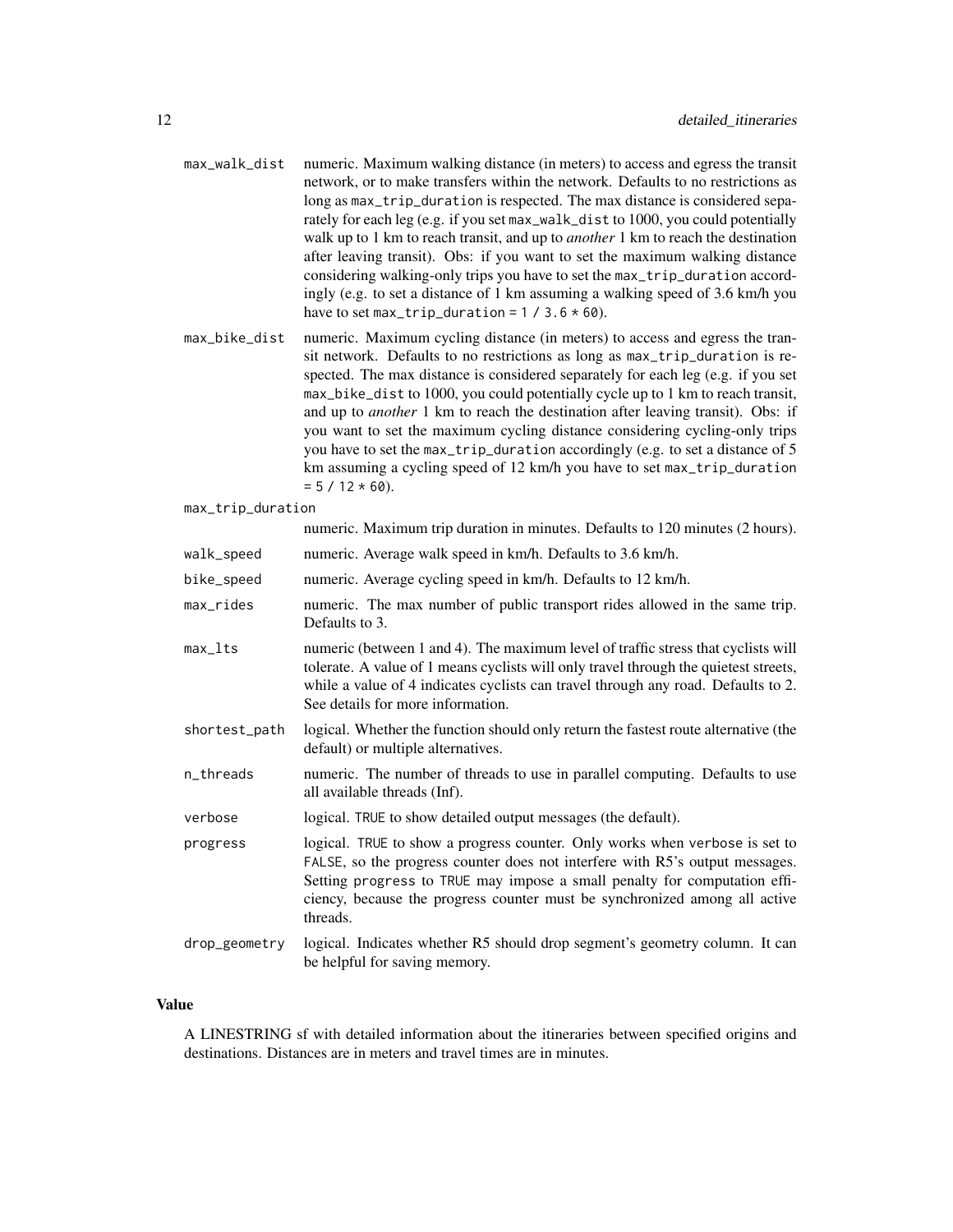#### Transport modes:

R5 allows for multiple combinations of transport modes. The options include:

## Transit modes:

TRAM, SUBWAY, RAIL, BUS, FERRY, CABLE\_CAR, GONDOLA, FUNICULAR. The option 'TRANSIT' automatically considers all public transport modes available.

#### Non transit modes:

WALK, BICYCLE, CAR, BICYCLE\_RENT, CAR\_PARK

#### max\_lts, Maximum Level of Traffic Stress:

When cycling is enabled in R5, setting max\_lts will allow cycling only on streets with a given level of danger/stress. Setting max\_lts to 1, for example, will allow cycling only on separated bicycle infrastructure or low-traffic streets; routing will revert to walking when traversing any links with LTS exceeding 1. Setting max\_lts to 3 will allow cycling on links with LTS 1, 2, or 3.

The default methodology for assigning LTS values to network edges is based on commonly tagged attributes of OSM ways. See more info about LTS in the original documentation of R5 from Conveyal at <https://docs.conveyal.com/learn-more/traffic-stress>. In summary:

- LTS 1: Tolerable for children. This includes low-speed, low-volume streets, as well as those with separated bicycle facilities (such as parking-protected lanes or cycle tracks).
- LTS 2: Tolerable for the mainstream adult population. This includes streets where cyclists have dedicated lanes and only have to interact with traffic at formal crossing.
- LTS 3: Tolerable for "enthused and confident" cyclists. This includes streets which may involve close proximity to moderate- or high-speed vehicular traffic.
- LTS 4: Tolerable for only "strong and fearless" cyclists. This includes streets where cyclists are required to mix with moderate- to high-speed vehicular traffic.

For advanced users, you can provide custom LTS values by adding a tag <key = "lts> to the osm.pbf file

## Routing algorithm:

The detailed\_itineraries function uses an R5-specific extension to the McRAPTOR routing algorithm to find paths that are optimal or less than optimal, with some heuristics around multiple access modes, riding the same patterns, etc. The specific extension to McRAPTOR to do suboptimal path routing are not documented yet, but a detailed description of base McRAPTOR can be found in Delling et al (2015).

• Delling, D., Pajor, T., & Werneck, R. F. (2015). Round-based public transit routing. Transportation Science, 49(3), 591-604.

## Datetime parsing

r5r ignores the timezone attribute of datetime objects when parsing dates and times, using the study area's timezone instead. For example, let's say you are running some calculations using Rio de Janeiro, Brazil, as your study area. The datetime as.POSIXct("13-05-2019 14:00:00",format = "%d-%m-%Y %H:%M:%S") will be parsed as May 13th, 2019, 14:00h in Rio's local time, as expected.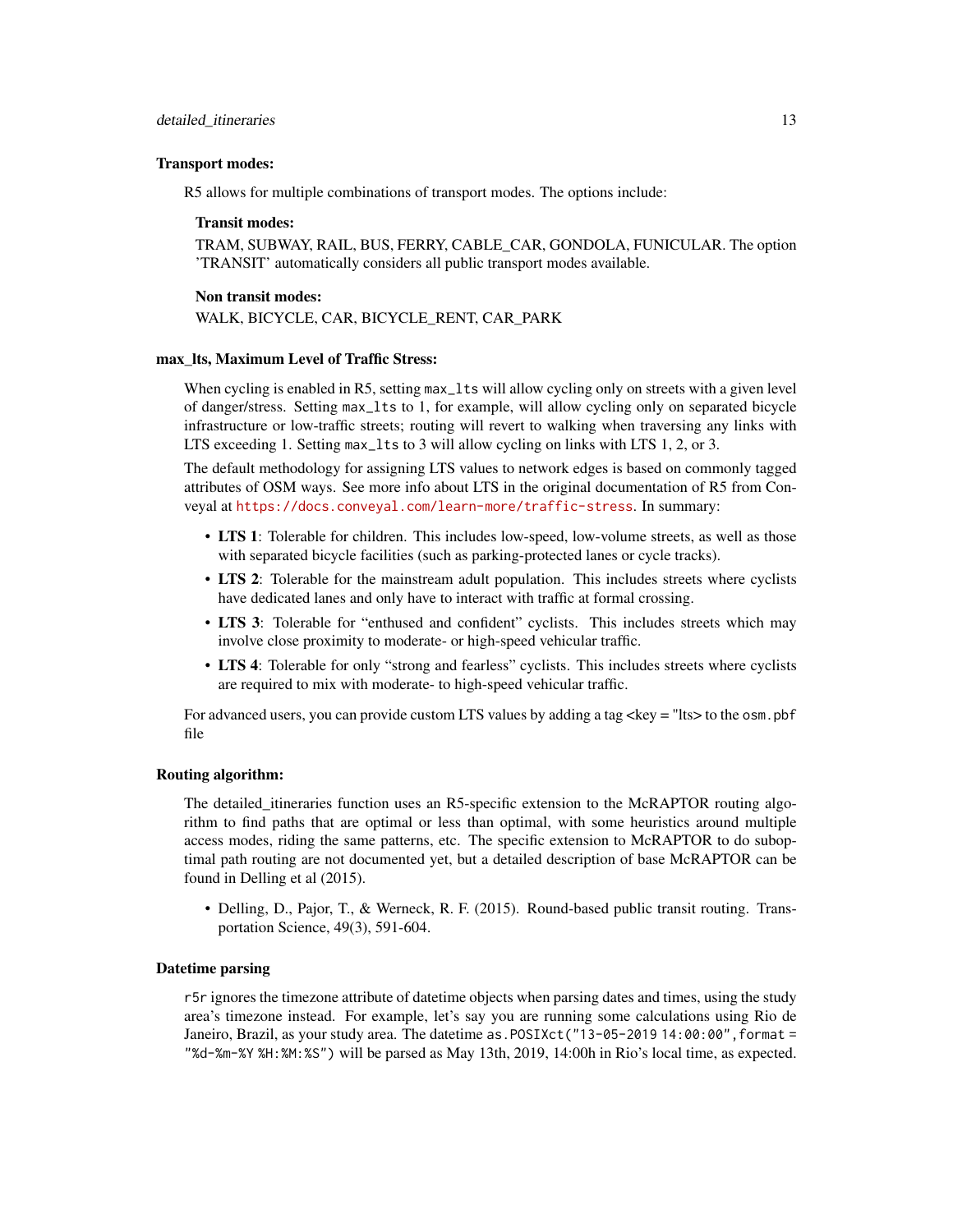But as.POSIXct("13-05-2019 14:00:00",format = "%d-%m-%Y %H:%M:%S",tz = "Europe/Paris") will also be parsed as the exact same date and time in Rio's local time, perhaps surprisingly, ignoring the timezone attribute.

## See Also

Other routing: [accessibility\(](#page-2-1)), [travel\\_time\\_matrix\(](#page-28-1))

## Examples

```
if (interactive()) {
library(r5r)
# build transport network
data_path <- system.file("extdata/poa", package = "r5r")
r5r_core <- setup_r5(data_path = data_path, temp_dir = TRUE)
# load origin/destination points
points <- read.csv(file.path(data_path, "poa_points_of_interest.csv"))
# inputs
departure_datetime <- as.POSIXct("13-05-2019 14:00:00", format = "%d-%m-%Y %H:%M:%S")
dit <- detailed_itineraries(r5r_core,
                            origins = points[10,],
                            destinations = points[12,],
                            mode = c("WALK", "TRANSIT"),
                            departure_datetime = departure_datetime,
                            max_walk\_dist = 1000,
                            max_trip_duration = 120L)
stop_r5(r5r_core)
}
```
<span id="page-13-1"></span>download\_r5 *Download R5 Jar file*

#### Description

Download a compiled JAR file of R5 and saves it locally. The JAR file is saved within the package directory. The package uses a compilation of R5 tailored for the purposes of r5r that keeps R5's essential features. Source code available at https://github.com/ipeaGIT/r5r.

## Usage

```
download_r5(
 version = "6.4.0",quiet = FALSE,
 force_update = FALSE,
  temp_dir = FALSE
)
```
<span id="page-13-0"></span>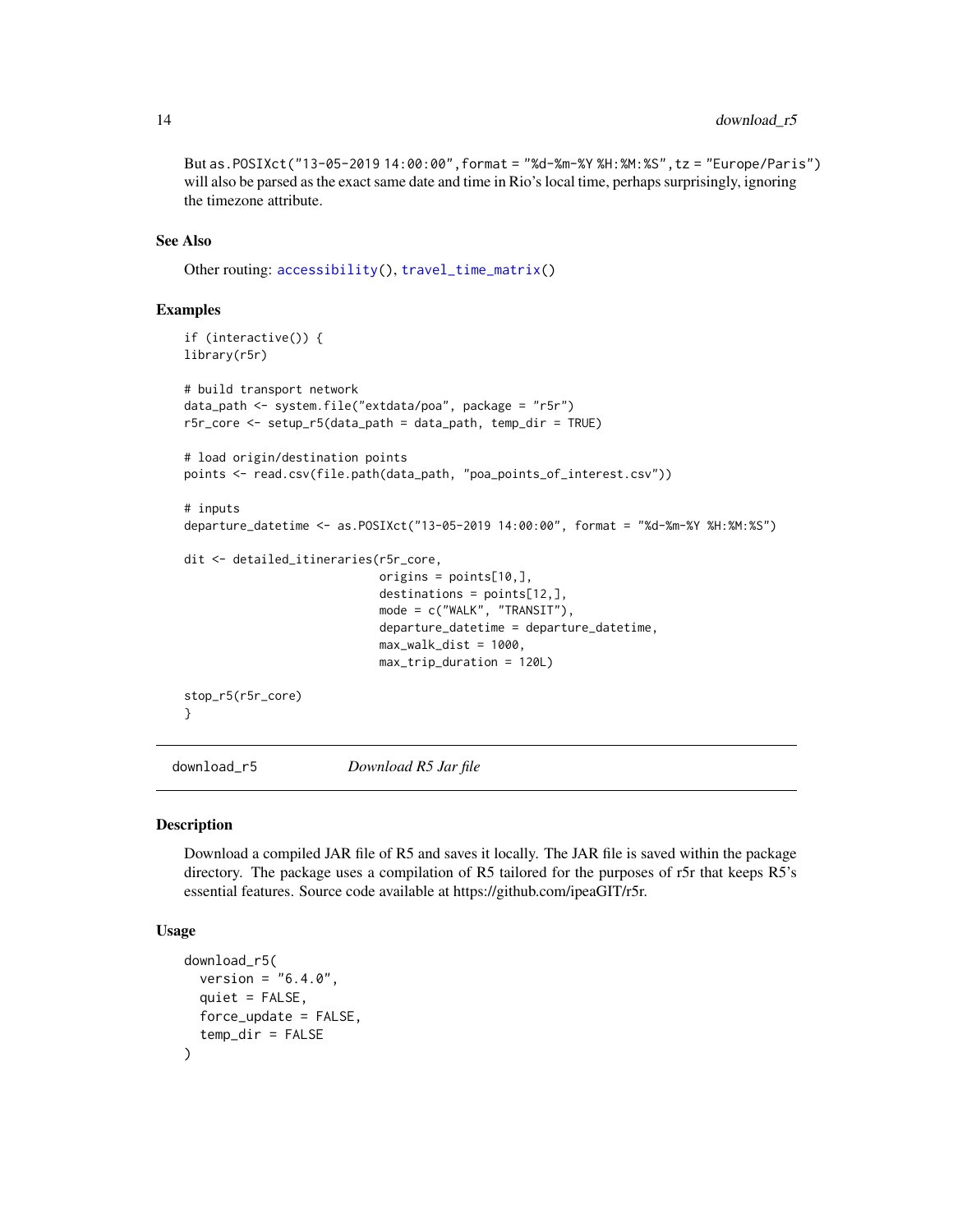### <span id="page-14-0"></span>Arguments

| version      | string with the version of R5 to be downloaded. Defaults to latest version '6.4'. |
|--------------|-----------------------------------------------------------------------------------|
| quiet        | logical, passed to download file. Defaults to FALSE                               |
| force_update | logical, Replaces the jar file stored locally with a new one. Defaults to FALSE.  |
| temp_dir     | logical, whether the R5 Jar file should be saved in temporary directory. Defaults |
|              | to FALSE                                                                          |

## Value

A jar file is saved locally in the r5r package directory

#### See Also

Other setup: [setup\\_r5\(](#page-18-2))

## Examples

```
if (interactive()) {
library(r5r)
download_r5(version = "6.4.0", temp_dir = TRUE)
}
```
<span id="page-14-1"></span>fileurl\_from\_metadata *Get most recent JAR file url from metadata*

## Description

Returns the most recent JAR file url from metadata, depending on the version.

## Usage

```
fileurl_from_metadata(version)
```
## Arguments

version A string, the version of R5's to get the filename of.

## Value

The a url a string.

## See Also

```
Other support functions: assert_breakdown_stat(), assert_decay_function(), assert_points_input(),
check_connection(), find_snap(), posix_to_string(), select_mode(), set_max_lts(), set_max_rides(),
set_max_street_time(), set_n_threads(), set_progress(), set_speed(), set_suboptimal_minutes(),
set_verbose(), stop_r5(), street_network_to_sf(), transit_network_to_sf()
```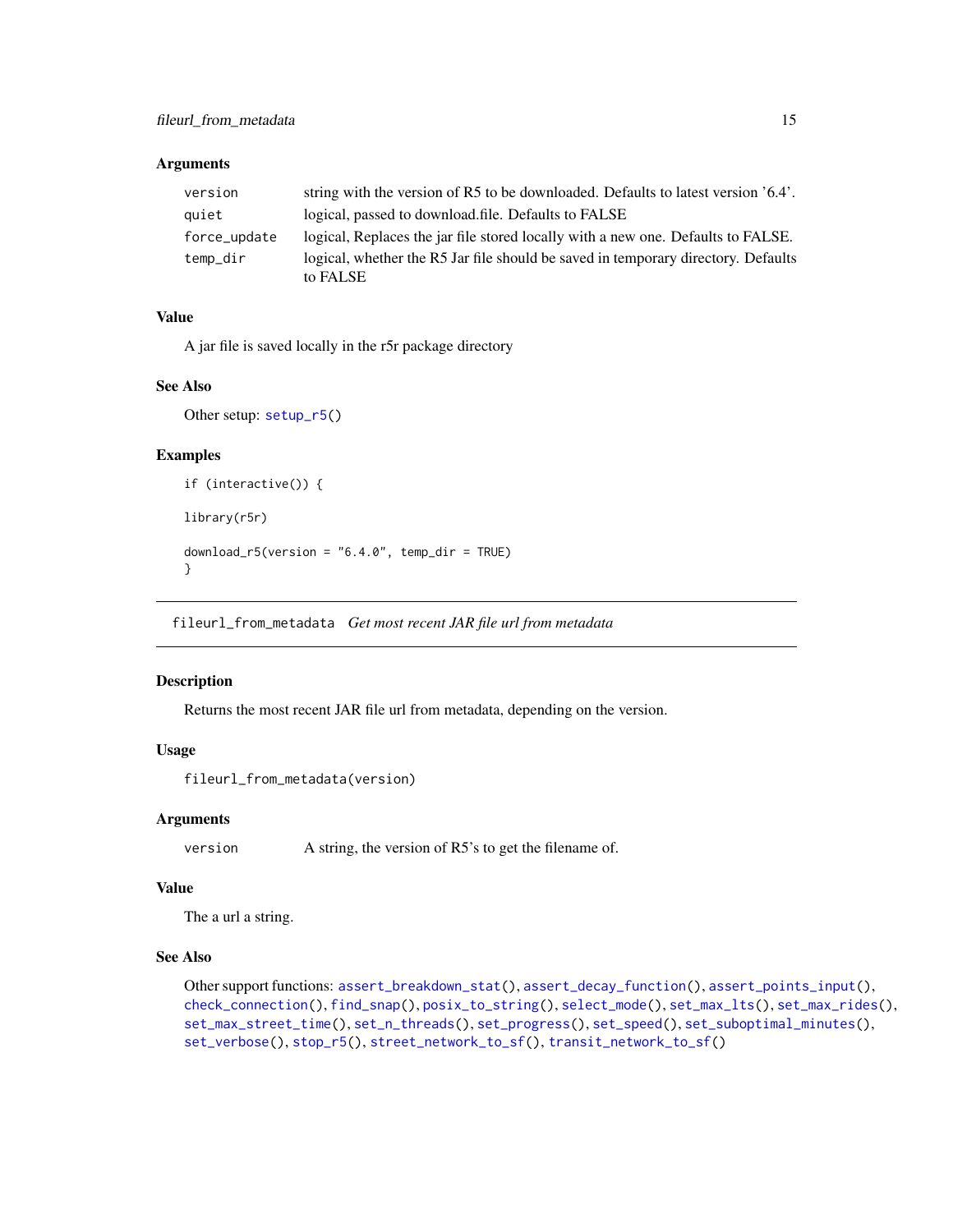<span id="page-15-1"></span><span id="page-15-0"></span>

#### Description

R5 tries to snap origin and destination points to the street network in two rounds. First, it uses a search radius of 300 meters. If the first round is unsuccessful, then R5 expands the search radius to 1.6 km. Points that aren't linked to the street network after those two rounds are returned with NA coordinates and found = FALSE. Please note that the location of the snapped points depends on the transport mode set by the user.

#### Usage

```
find_snap(r5r_core, points, mode = "WALK")
```
#### Arguments

| r5r core | a rJava object to connect with R5 routing engine                                        |
|----------|-----------------------------------------------------------------------------------------|
| points   | a spatial sf POINT object, or a data frame containing the columns 'id', 'lon',<br>'lat' |
| mode     | string. Defaults to "WALK", also allows "BICYCLE", and "CAR".                           |

#### Value

A data.table with the original points as well as their respective snapped coordinates on the street network and the Euclidean distance between original points and their respective snapped location. Points that could not be snapped show NA coordinates and found = FALSE.

## See Also

```
Other support functions: assert_breakdown_stat(), assert_decay_function(), assert_points_input(),
check_connection(), fileurl_from_metadata(), posix_to_string(), select_mode(), set_max_lts(),
set_max_rides(), set_max_street_time(), set_n_threads(), set_progress(), set_speed(),
set_suboptimal_minutes(), set_verbose(), stop_r5(), street_network_to_sf(), transit_network_to_sf()
```
## Examples

```
if (interactive()) {
```
library(r5r)

```
# build transport network
path <- system.file("extdata/spo", package = "r5r")
r5r_core <- setup_r5(data_path = path, temp_dir = TRUE)
```

```
# load origin/destination points
points <- read.csv(file.path(path, "spo_hexgrid.csv"))
```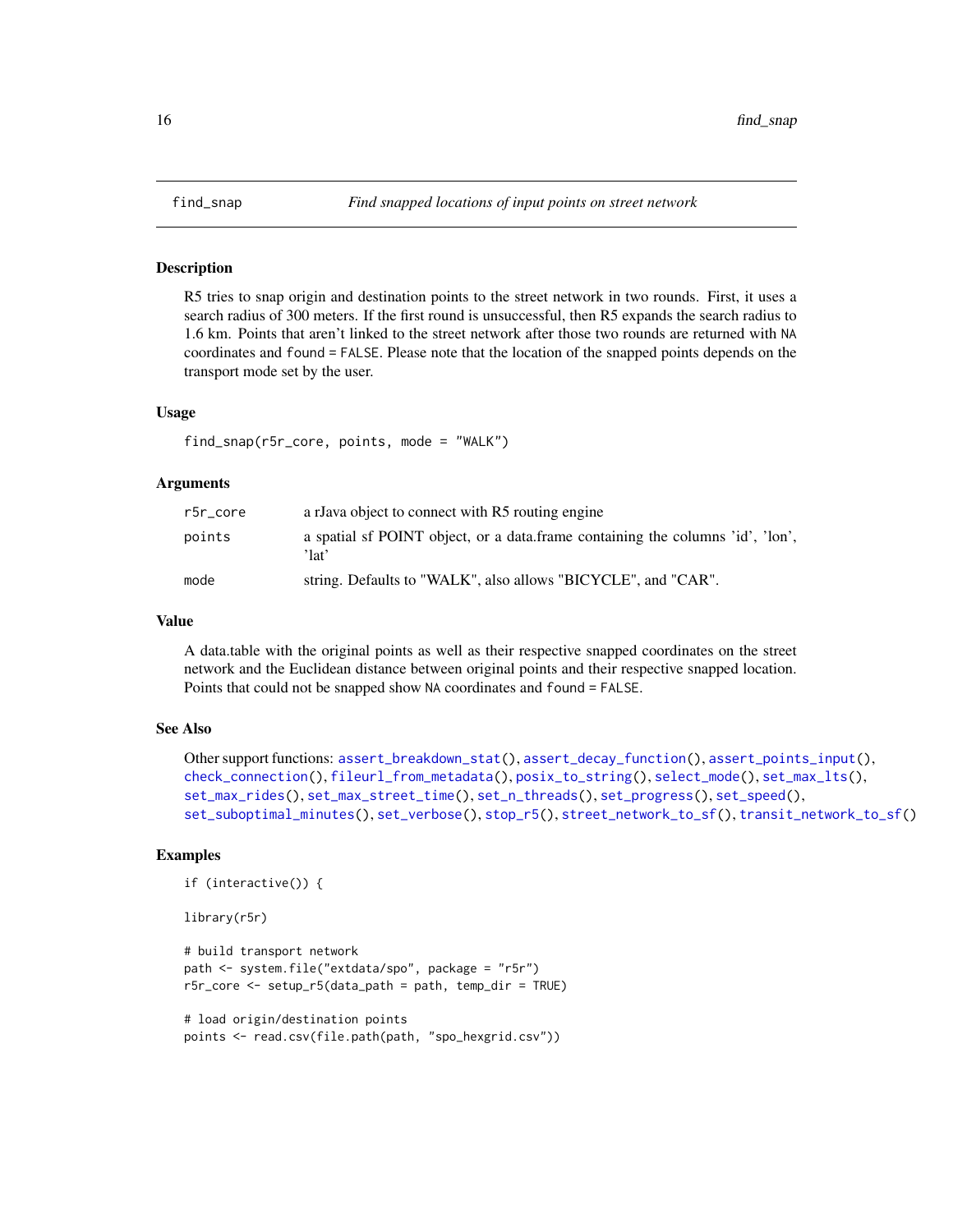## <span id="page-16-0"></span>java\_to\_dt 17

```
# find where origin or destination points are snapped
snap_df <- find_snap(r5r_core,
                    points = points,
                    mode = 'CAR')stop_r5(r5r_core)
}
```
java\_to\_dt *Java object to data.table*

## Description

Converts a Java object returned by r5r\_core to an R data.table

## Usage

java\_to\_dt(obj)

## Arguments

obj A Java Object reference

#### Value

An R data.table

<span id="page-16-1"></span>posix\_to\_string *Generate date and departure time strings from POSIXct*

## Description

Generate date and departure time strings from POSIXct

#### Usage

posix\_to\_string(datetime)

## Arguments

datetime An object of POSIXct class.

## Value

A list with the date and time of the trip departure as characters.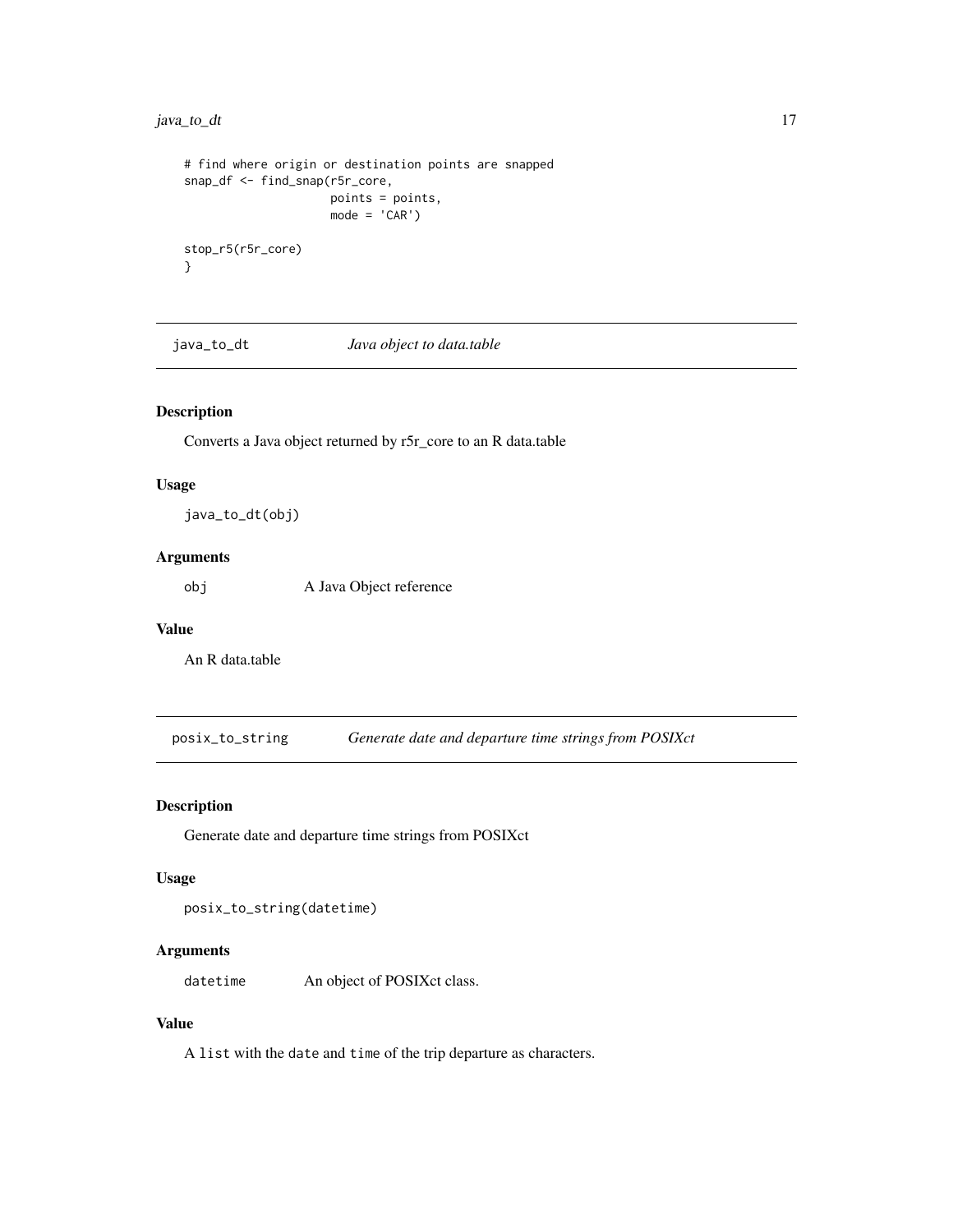## <span id="page-17-0"></span>See Also

```
Other support functions: assert_breakdown_stat(), assert_decay_function(), assert_points_input(),
check_connection(), fileurl_from_metadata(), find_snap(), select_mode(), set_max_lts(),
set_max_rides(), set_max_street_time(), set_n_threads(), set_progress(), set_speed(),
set_suboptimal_minutes(), set_verbose(), stop_r5(), street_network_to_sf(), transit_network_to_sf()
```
r5r *r5r: Rapid Realistic Routing with 'R5'*

## Description

Rapid realistic routing on multimodal transport networks (walk, bike, public transport and car) using 'R5', the Rapid Realistic Routing on Real-world and Reimagined networks engine [https:](https://github.com/conveyal/r5) [//github.com/conveyal/r5](https://github.com/conveyal/r5). The package allows users to generate detailed routing analysis or calculate travel time matrices using seamless parallel computing on top of the R5 Java machine. While R5 is developed by Conveyal, the package r5r is independently developed by a team at the Institute for Applied Economic Research (Ipea) with contributions from collaborators. Apart from the documentation in this package, users will find additional information on R5 documentation at <https://docs.conveyal.com/>. Although we try to keep new releases of r5r in synchrony with R5, the development of R5 follows Conveyal's independent update process. Hence, users should confirm the R5 version implied by the Conveyal user manual (see [https://docs.conveyal.com/](https://docs.conveyal.com/changelog) [changelog](https://docs.conveyal.com/changelog)) corresponds with the R5 version that r5r depends on.

## Usage

Please check the vignettes on the [website.](https://ipeagit.github.io/r5r/)

#### Author(s)

Maintainer: Rafael H. M. Pereira <rafa.pereira.br@gmail.com> [\(ORCID\)](https://orcid.org/0000-0003-2125-7465) Authors:

- Marcus Saraiva <marcus.saraiva@gmail.com> [\(ORCID\)](https://orcid.org/0000-0001-6218-2338)
- Rafael H. M. Pereira <rafa.pereira.br@gmail.com> [\(ORCID\)](https://orcid.org/0000-0003-2125-7465)
- Daniel Herszenhut <dhersz@gmail.com> [\(ORCID\)](https://orcid.org/0000-0001-8066-1105)
- Carlos Kaue Vieira Braga <kaue@kauebraga.dev> [\(ORCID\)](https://orcid.org/0000-0002-6104-7297)
- Matthew Wigginton Conway <mwconway@asu.edu> [\(ORCID\)](https://orcid.org/0000-0002-1210-2982)

## Other contributors:

• Ipea - Institute for Applied Economic Research [copyright holder, funder]

## See Also

Useful links:

- <https://github.com/ipeaGIT/r5r>
- Report bugs at <https://github.com/ipeaGIT/r5r/issues>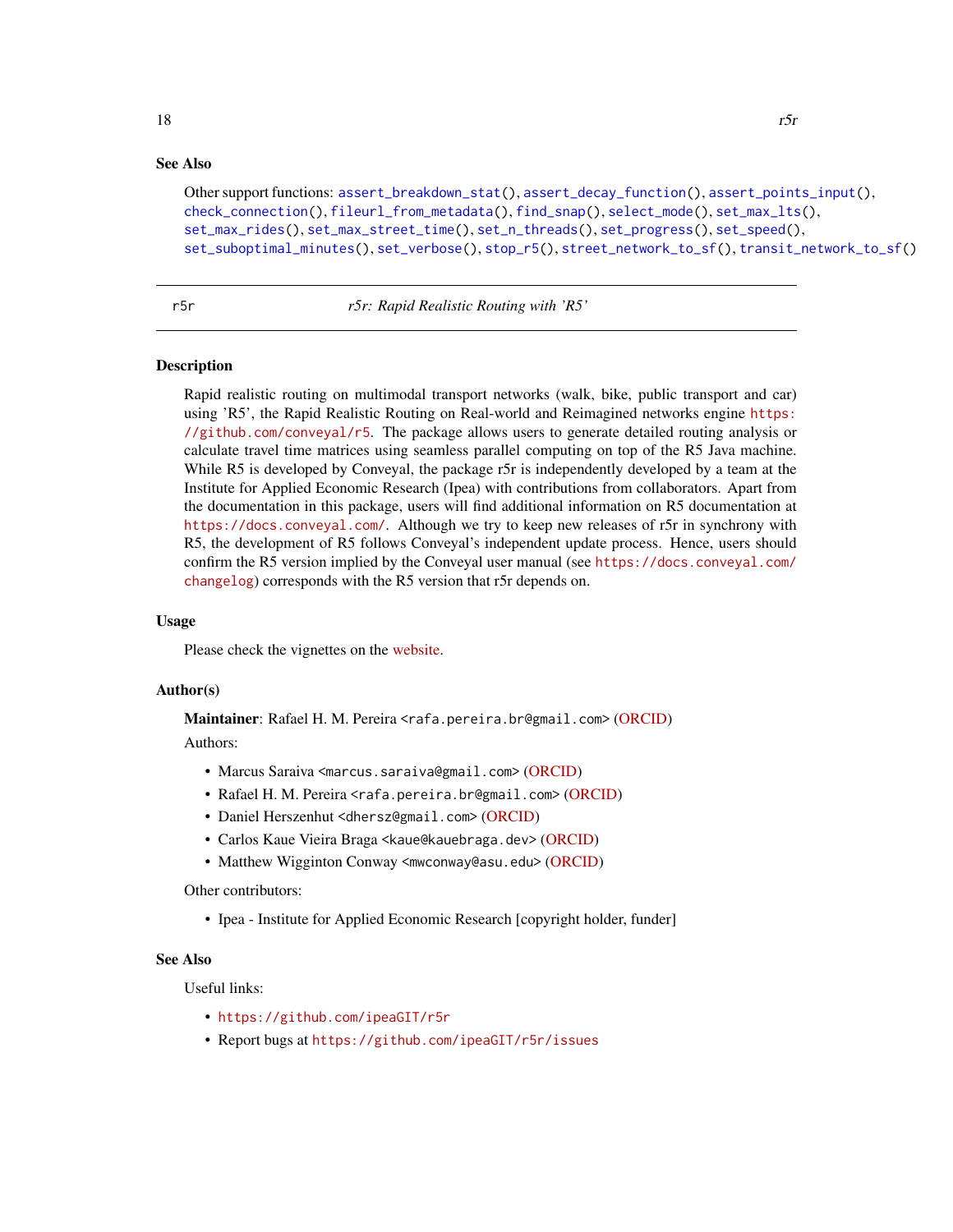<span id="page-18-1"></span><span id="page-18-0"></span>

## **Description**

Select transport mode

## Usage

select\_mode(mode, mode\_egress)

## Arguments

| mode        | character string passed from routing functions. |
|-------------|-------------------------------------------------|
| mode_egress | character string passed from routing functions. |

#### Value

A list with the transport modes used in the routing.

#### See Also

```
Other support functions: assert_breakdown_stat(), assert_decay_function(), assert_points_input(),
check_connection(), fileurl_from_metadata(), find_snap(), posix_to_string(), set_max_lts(),
set_max_rides(), set_max_street_time(), set_n_threads(), set_progress(), set_speed(),
set_suboptimal_minutes(), set_verbose(), stop_r5(), street_network_to_sf(), transit_network_to_sf()
```
<span id="page-18-2"></span>setup\_r5 *Create transport network used for routing in R5*

## Description

Combine data inputs in a directory to build a multimodal transport network used for routing in R5. The directory must contain at least one street network file (in .pbf format). One or more public transport data sets (in GTFS.zip format) are optional. If there is more than one GTFS file in the directory, both files will be merged. If there is already a 'network.dat' file in the directory the function will simply read it and load it to memory.

## Usage

```
setup_r5(
  data_path,
  version = "6.4.0".verbose = TRUE,
  temp\_dir = FALSE,
  use_elevation = FALSE,
  overwrite = FALSE
)
```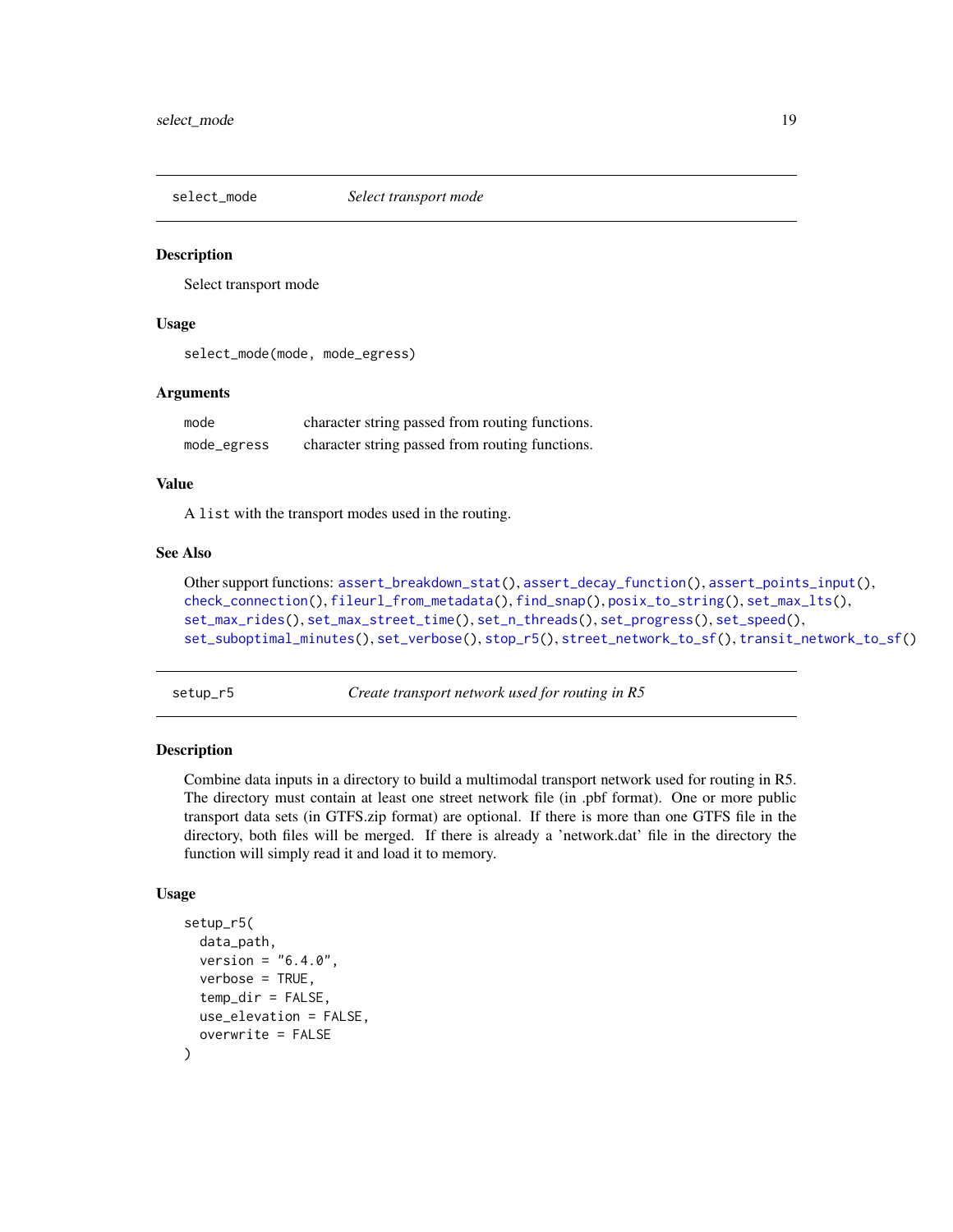## <span id="page-19-0"></span>Arguments

| data_path     | character string, the directory where data inputs are stored and where the built<br>network.dat will be saved.                                                      |
|---------------|---------------------------------------------------------------------------------------------------------------------------------------------------------------------|
| version       | character string, the version of R5 to be used. Defaults to latest version $6.4.0$ .                                                                                |
| verbose       | logical, TRUE to show detailed output messages (Default) or FALSE to show<br>only eventual ERROR and WARNING messages.                                              |
| temp_dir      | logical, whether the R5 Jar file should be saved in temporary directory. Defaults<br>to FALSE                                                                       |
| use_elevation | logical. If TRUE, load any tif files containing elevation found in the data path<br>folder and calculate impedances for walking and cycling based on street slopes. |
| overwrite     | logical, whether to overwrite an existing network dat or to use a cached file.<br>Defaults to FALSE <i>(i.e.</i> use a cached network).                             |

## Value

An rJava object to connect with R5 routing engine

## See Also

Other setup: [download\\_r5\(](#page-13-1))

## Examples

```
if (interactive()) {
library(r5r)
# directory with street network and gtfs files
path <- system.file("extdata/poa", package = "r5r")
r5r_core <- setup_r5(data_path = path, temp_dir = TRUE)
}
```
<span id="page-19-1"></span>set\_max\_lts *Set max Level of Transit Stress (LTS)*

## Description

Set max Level of Transit Stress (LTS)

## Usage

set\_max\_lts(r5r\_core, max\_lts)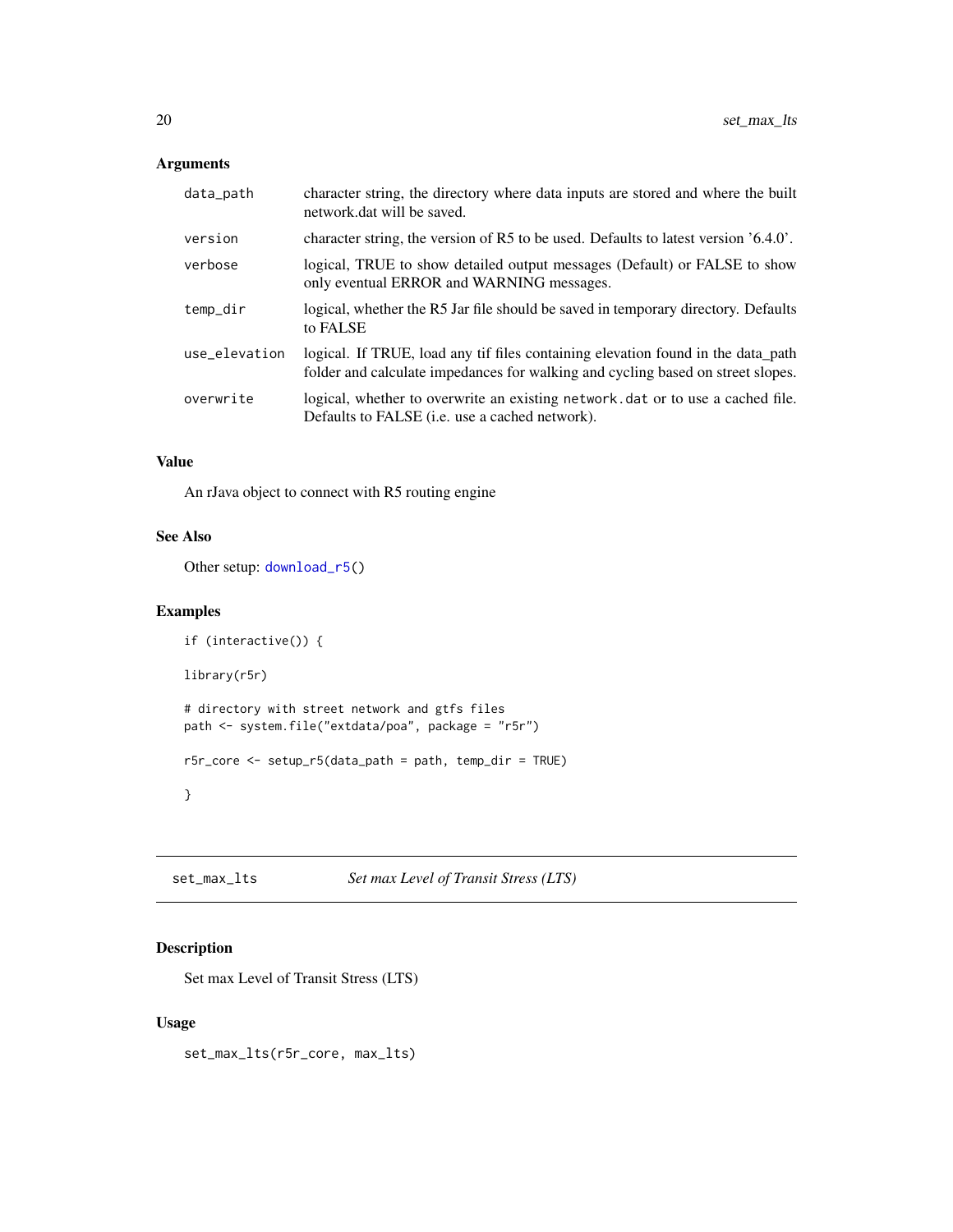## <span id="page-20-0"></span>set\_max\_rides 21

#### Arguments

| r5r core | rJava object to connect with R5 routing engine                                       |
|----------|--------------------------------------------------------------------------------------|
| max lts  | numeric (between 1 and 4). The maximum level of traffic stress that cyclists will    |
|          | tolerate. A value of 1 means cyclists will only travel through the quietest streets, |
|          | while a value of 4 indicates cyclists can travel through any road.                   |

## Value

No return value, called for side effects.

## See Also

```
Other support functions: assert_breakdown_stat(), assert_decay_function(), assert_points_input(),
check_connection(), fileurl_from_metadata(), find_snap(), posix_to_string(), select_mode(),
set_max_rides(), set_max_street_time(), set_n_threads(), set_progress(), set_speed(),
set_suboptimal_minutes(), set_verbose(), stop_r5(), street_network_to_sf(), transit_network_to_sf()
```
<span id="page-20-1"></span>set\_max\_rides *Set max number of transfers*

## Description

Set maxTransfers parameter in R5.

## Usage

```
set_max_rides(r5r_core, max_rides)
```
## Arguments

| r5r core  | rJava object to connect with R5 routing engine                              |
|-----------|-----------------------------------------------------------------------------|
| max_rides | numeric. The max number of public transport rides allowed in the same trip. |
|           | Passed from routing function.                                               |

## Value

No return value, called for side effects.

#### See Also

```
Other support functions: assert_breakdown_stat(), assert_decay_function(), assert_points_input(),
check_connection(), fileurl_from_metadata(), find_snap(), posix_to_string(), select_mode(),
set_max_lts(), set_max_street_time(), set_n_threads(), set_progress(), set_speed(),
set_suboptimal_minutes(), set_verbose(), stop_r5(), street_network_to_sf(), transit_network_to_sf()
```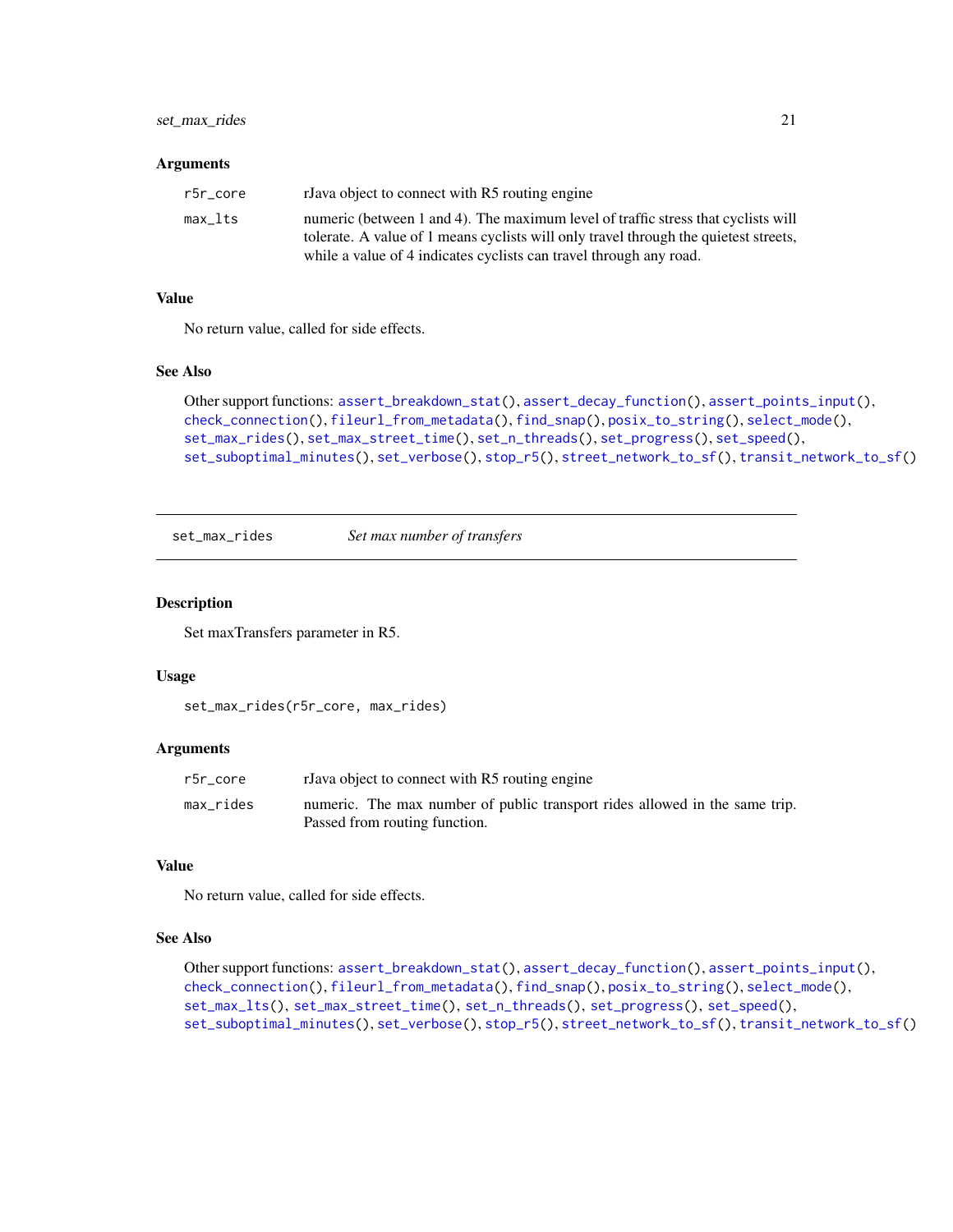## <span id="page-21-1"></span><span id="page-21-0"></span>Description

Converts a time duration and speed input and converts it to distances.

## Usage

```
set_max_street_time(max_walk_dist, walk_speed, max_trip_duration)
```
## Arguments

| max_walk_dist     | numeric, Maximum walking distance (in meters) for the whole trip. Passed from<br>routing functions.             |  |
|-------------------|-----------------------------------------------------------------------------------------------------------------|--|
| walk_speed        | numeric, Average walk speed in Km/h. Defaults to 3.6 Km/h. Passed from<br>routing functions.                    |  |
| max_trip_duration |                                                                                                                 |  |
|                   | numeric, Maximum trip duration in seconds. Defaults to 120 minutes (2 hours).<br>Passed from routing functions. |  |

#### Value

An integer representing the maximum number of minutes walking

## See Also

```
Other support functions: assert_breakdown_stat(), assert_decay_function(), assert_points_input(),
check_connection(), fileurl_from_metadata(), find_snap(), posix_to_string(), select_mode(),
set_max_lts(), set_max_rides(), set_n_threads(), set_progress(), set_speed(), set_suboptimal_minutes(),
set_verbose(), stop_r5(), street_network_to_sf(), transit_network_to_sf()
```
<span id="page-21-2"></span>set\_n\_threads *Set number of threads*

## Description

Sets number of threads to be used by the r5r .jar.

## Usage

set\_n\_threads(r5r\_core, n\_threads)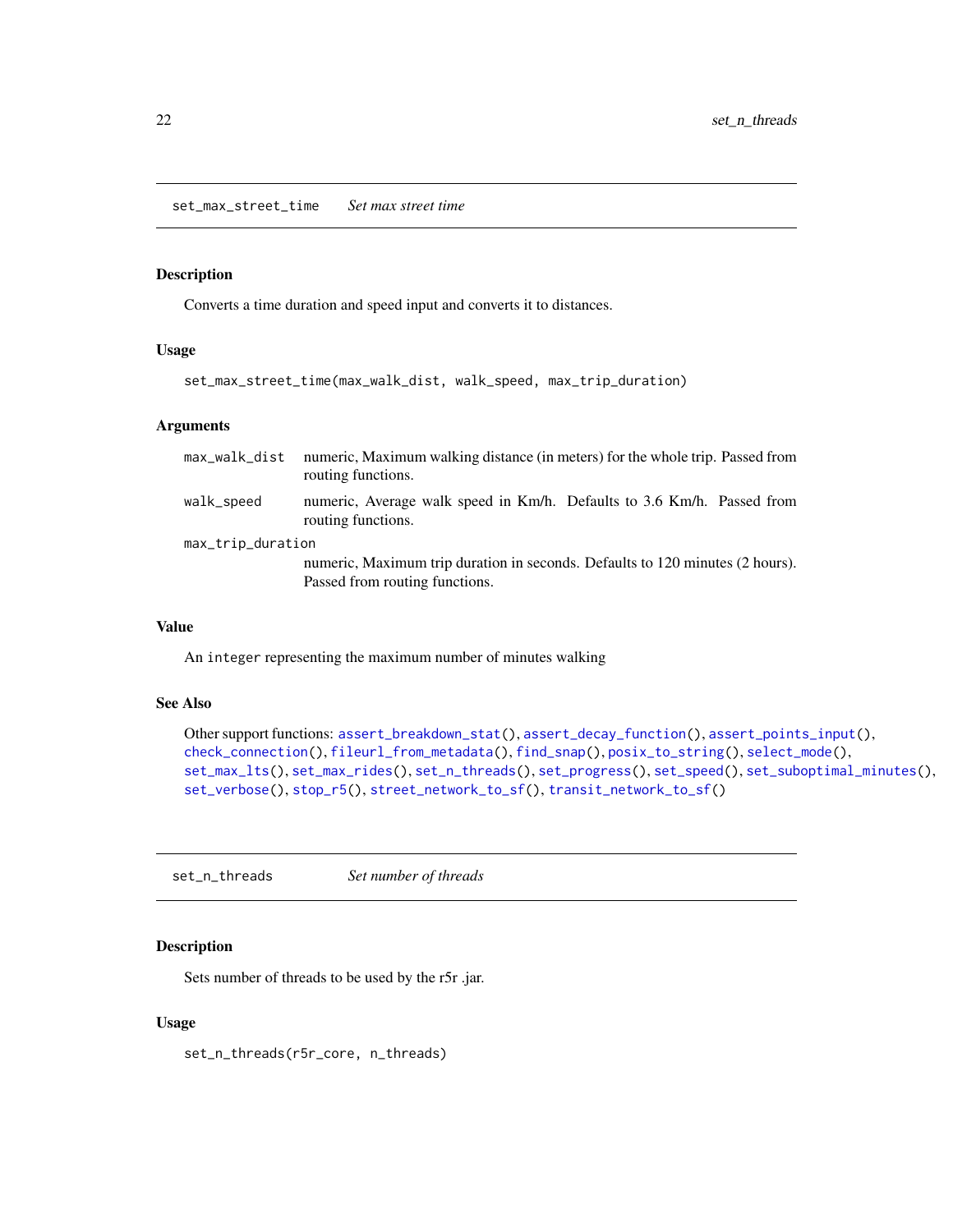## <span id="page-22-0"></span>set\_progress 23

#### Arguments

| r5r core  | a rJava object to connect with R5 routing engine |
|-----------|--------------------------------------------------|
| n_threads | Any object.                                      |

## Value

No return value, called for side effects.

#### See Also

```
Other support functions: assert_breakdown_stat(), assert_decay_function(), assert_points_input(),
check_connection(), fileurl_from_metadata(), find_snap(), posix_to_string(), select_mode(),
set_max_lts(), set_max_rides(), set_max_street_time(), set_progress(), set_speed(),
set_suboptimal_minutes(), set_verbose(), stop_r5(), street_network_to_sf(), transit_network_to_sf()
```

```
set_progress Set progress argument
```
#### Description

Set progress argument

#### Usage

```
set_progress(r5r_core, progress)
```
## **Arguments**

| r5r core | a rJava object to connect with R5 routing engine |
|----------|--------------------------------------------------|
| progress | logical, passed from function above              |

## Value

No return value, called for side effects.

## See Also

```
Other support functions: assert_breakdown_stat(), assert_decay_function(), assert_points_input(),
check_connection(), fileurl_from_metadata(), find_snap(), posix_to_string(), select_mode(),
set_max_lts(), set_max_rides(), set_max_street_time(), set_n_threads(), set_speed(),
set_suboptimal_minutes(), set_verbose(), stop_r5(), street_network_to_sf(), transit_network_to_sf()
```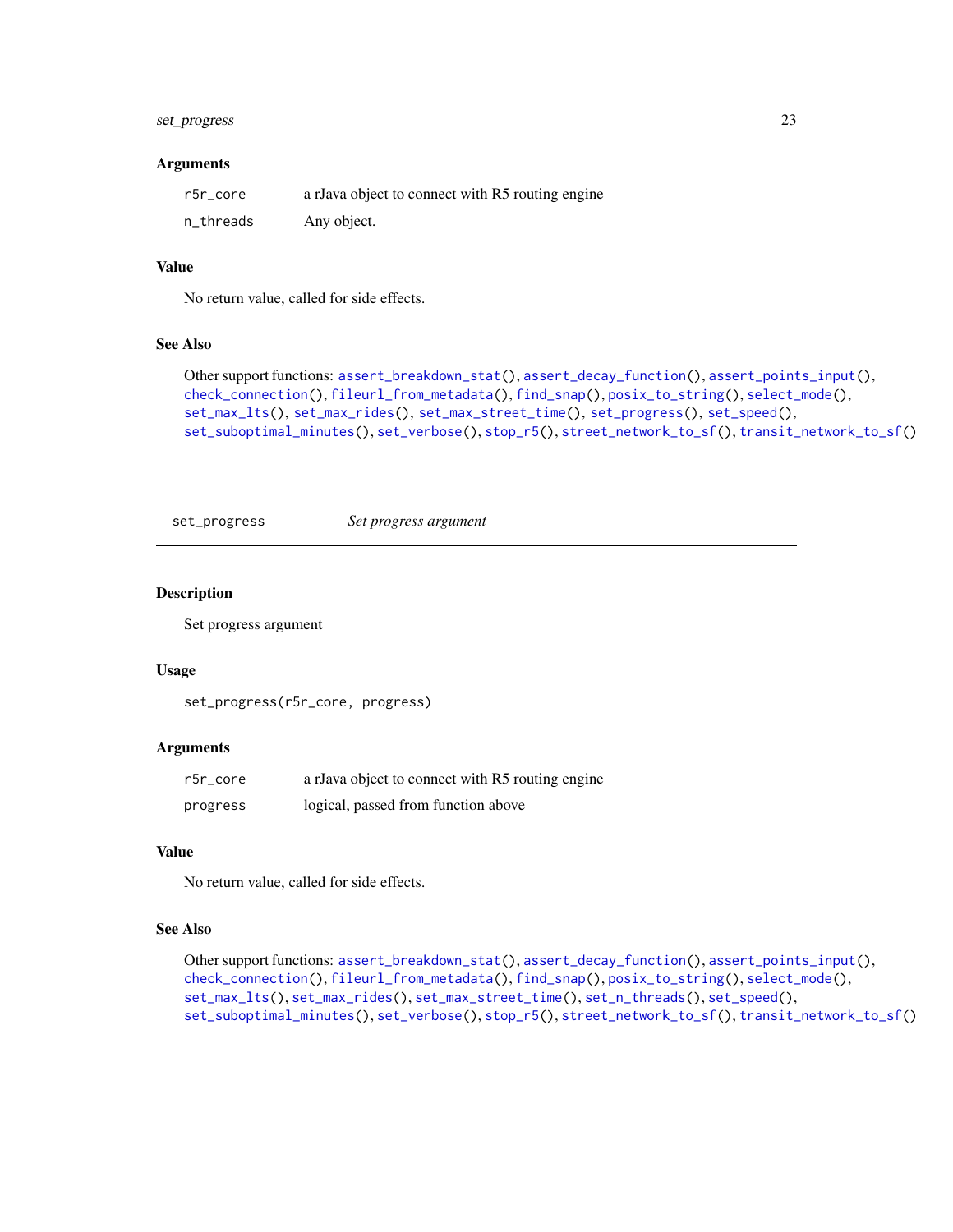<span id="page-23-1"></span><span id="page-23-0"></span>

## Description

This function receives the walk and bike 'speed' inputs in Km/h from routing functions above and converts them to meters per second, which is then used to set these speed profiles in r5r JAR.

#### Usage

set\_speed(r5r\_core, speed, mode)

## Arguments

| r5r core | a rJava object to connect with R5 routing engine |
|----------|--------------------------------------------------|
| speed    | A numeric representing the speed in km/h.        |
| mode     | Either "bike" or "walk".                         |

## Value

No return value, called for side effects.

#### See Also

```
Other support functions: assert_breakdown_stat(), assert_decay_function(), assert_points_input(),
check_connection(), fileurl_from_metadata(), find_snap(), posix_to_string(), select_mode(),
set_max_lts(), set_max_rides(), set_max_street_time(), set_n_threads(), set_progress(),
set_suboptimal_minutes(), set_verbose(), stop_r5(), street_network_to_sf(), transit_network_to_sf()
```
<span id="page-23-2"></span>set\_suboptimal\_minutes

*Set suboptimal minutes*

## Description

Set suboptimalMinutes parameter in R5.

## Usage

set\_suboptimal\_minutes(r5r\_core, suboptimal\_minutes)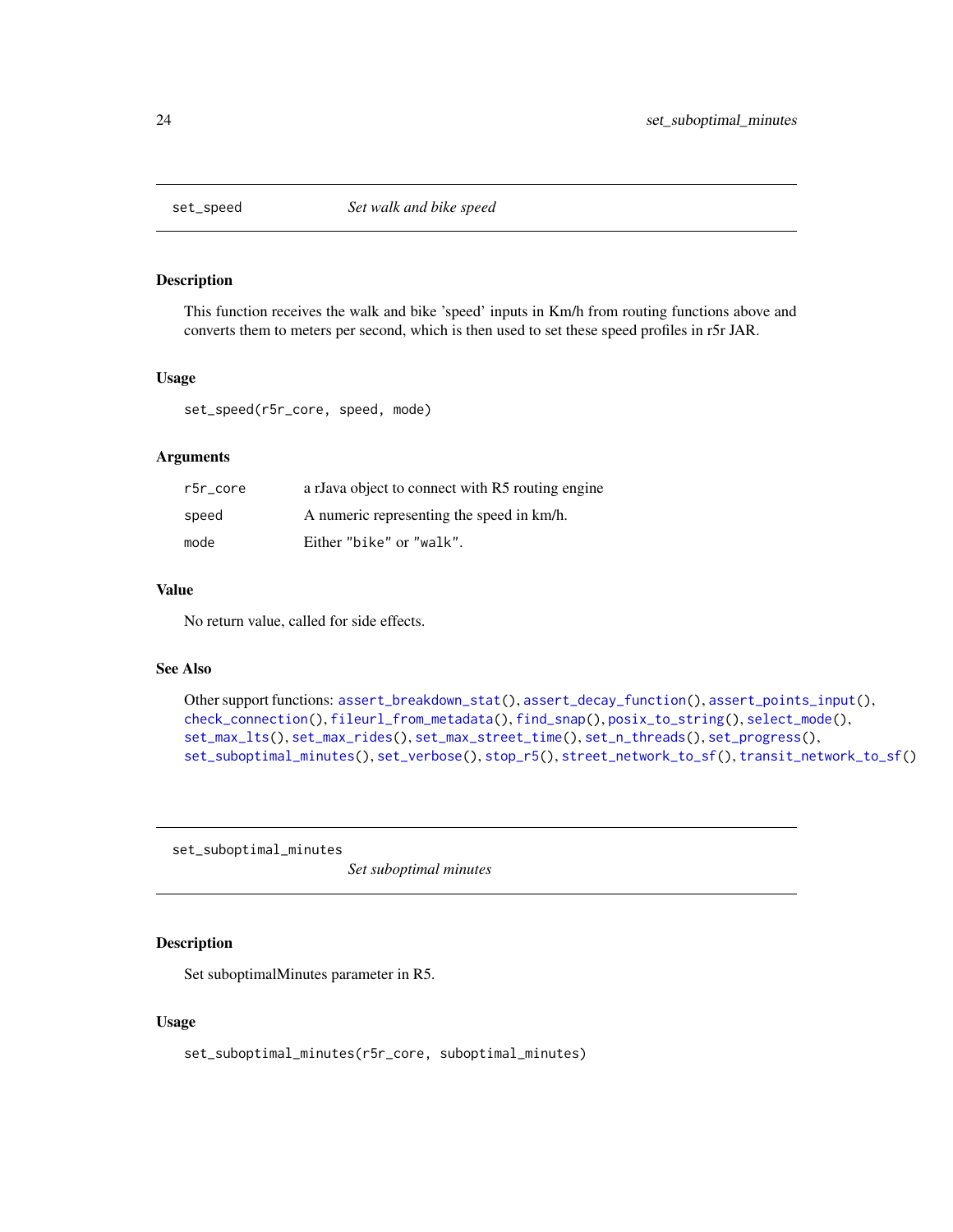## <span id="page-24-0"></span>set\_verbose 25

#### Arguments

r5r\_core rJava object to connect with R5 routing engine

suboptimal\_minutes

numeric. The number of suboptimal minutes in a public transport point-to-point query. From R5's documentation: This parameter compensates for the fact that GTFS does not contain information about schedule deviation (lateness). The min-max travel time range for some trains is zero, since the trips are reported to always have the same timings in the schedule. Such an option does not overlap (temporally) its alternatives, and is too easily eliminated by an alternative that is only marginally better. We want to effectively push the max travel time of alternatives out a bit to account for the fact that they don't always run on schedule.

## Value

No return value, called for side effects.

#### See Also

```
Other support functions: assert_breakdown_stat(), assert_decay_function(), assert_points_input(),
check_connection(), fileurl_from_metadata(), find_snap(), posix_to_string(), select_mode(),
set_max_lts(), set_max_rides(), set_max_street_time(), set_n_threads(), set_progress(),
set_speed(), set_verbose(), stop_r5(), street_network_to_sf(), transit_network_to_sf()
```
<span id="page-24-1"></span>set\_verbose *Set verbose argument*

## Description

Set verbose argument

#### Usage

set\_verbose(r5r\_core, verbose)

#### Arguments

| r5r core | a rJava object to connect with R5 routing engine |
|----------|--------------------------------------------------|
| verbose  | logical, passed from function above              |

## Value

No return value, called for side effects.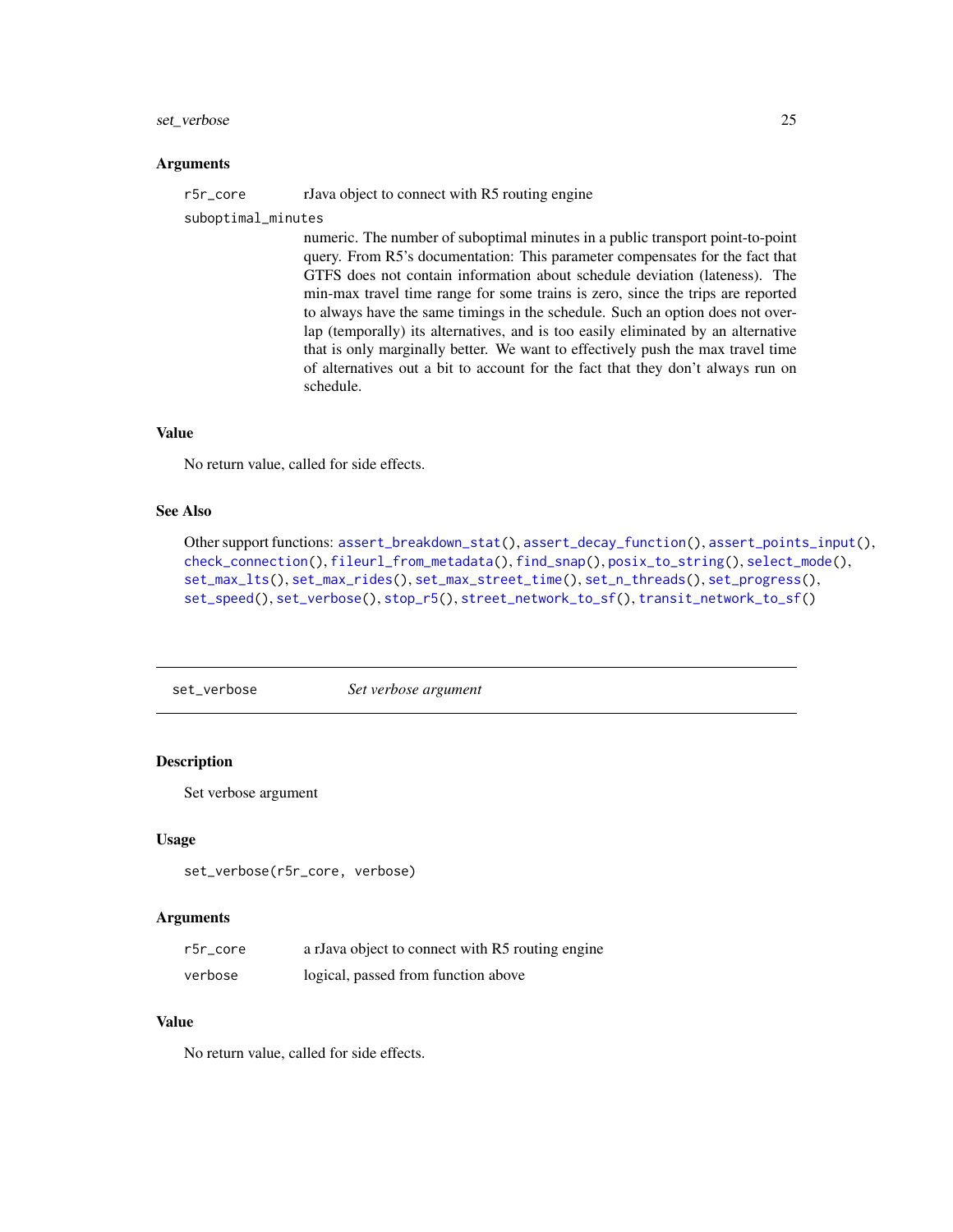## See Also

```
Other support functions: assert_breakdown_stat(), assert_decay_function(), assert_points_input(),
check_connection(), fileurl_from_metadata(), find_snap(), posix_to_string(), select_mode(),
set_max_lts(), set_max_rides(), set_max_street_time(), set_n_threads(), set_progress(),
set_speed(), set_suboptimal_minutes(), stop_r5(), street_network_to_sf(), transit_network_to_sf()
```
<span id="page-25-1"></span>stop\_r5 *Stop running r5r core*

## Description

Stops running r5r cores.

#### Usage

 $stop_r5(...)$ 

## Arguments

... r5r\_core objects currently running. By default, if no cores are supplied all running cores are stopped.

## Value

No return value, called for side effects.

## See Also

```
Other support functions: assert_breakdown_stat(), assert_decay_function(), assert_points_input(),
check_connection(), fileurl_from_metadata(), find_snap(), posix_to_string(), select_mode(),
set_max_lts(), set_max_rides(), set_max_street_time(), set_n_threads(), set_progress(),
set_speed(), set_suboptimal_minutes(), set_verbose(), street_network_to_sf(), transit_network_to_sf()
```
#### Examples

```
if (interactive()) {
 library(r5r)
 path <- system.file("extdata/poa", package = "r5r")
 r5r_core <- setup_r5(data_path = path, temp_dir = TRUE)
 stop_r5(r5r_core)
}
```
<span id="page-25-0"></span>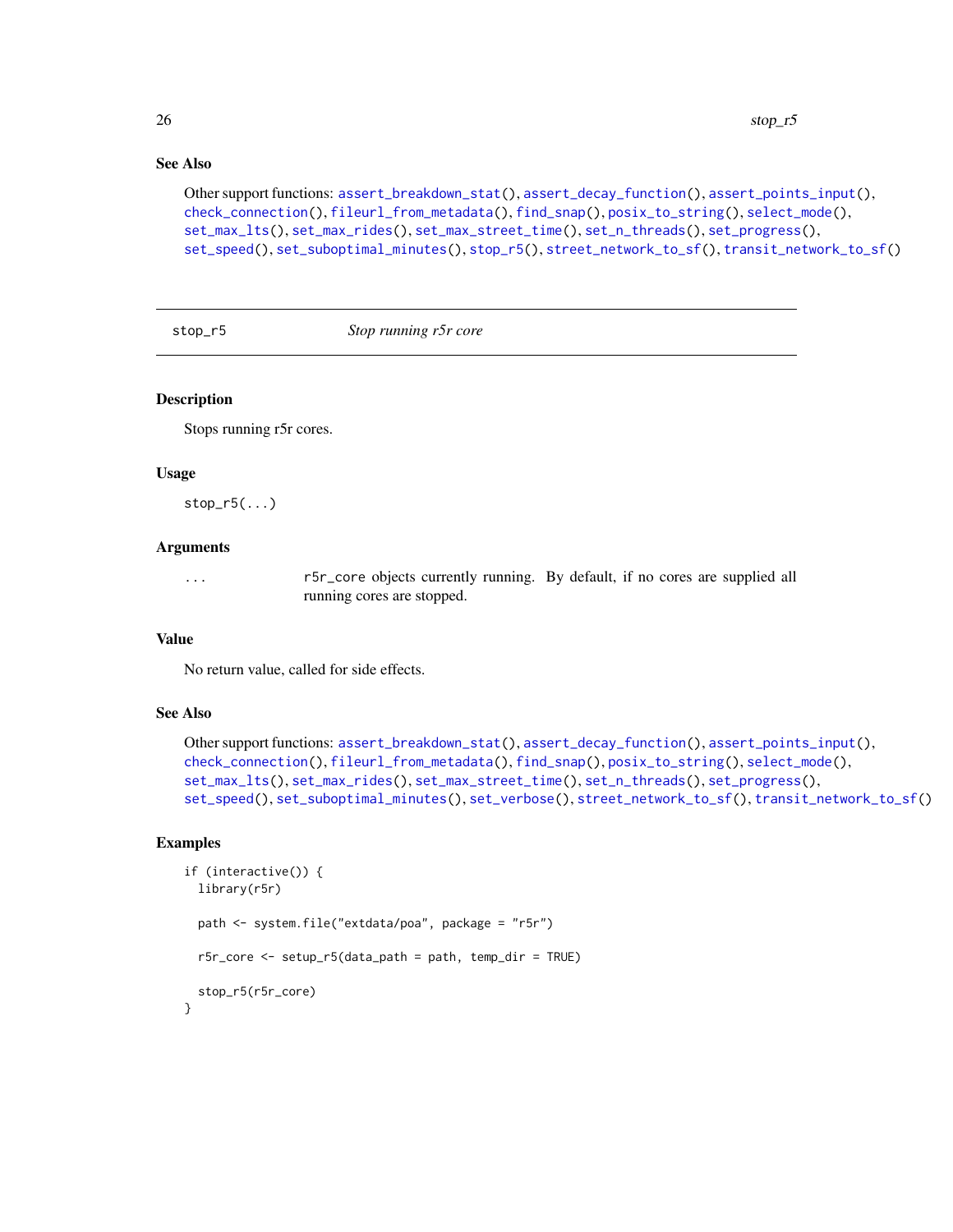<span id="page-26-1"></span><span id="page-26-0"></span>street\_network\_to\_sf *Extract OpenStreetMap network in sf format from a network.dat built with setup\_r5*

#### Description

Extract OpenStreetMap network in sf format from a network.dat built with setup\_r5

#### Usage

```
street_network_to_sf(r5r_core)
```
## Arguments

r5r\_core a rJava object, the output from 'r5r::setup\_r5()'

## Value

A list with two components of a street network in sf format: vertices (POINT) and edges (LINESTRING).

## See Also

```
Other support functions: assert_breakdown_stat(), assert_decay_function(), assert_points_input(),
check_connection(), fileurl_from_metadata(), find_snap(), posix_to_string(), select_mode(),
set_max_lts(), set_max_rides(), set_max_street_time(), set_n_threads(), set_progress(),
set_speed(), set_suboptimal_minutes(), set_verbose(), stop_r5(), transit_network_to_sf()
```
#### Examples

```
if (interactive()) {
```
library(r5r)

```
# build transport network
path <- system.file("extdata/poa", package = "r5r")
r5r_core <- setup_r5(data_path = path, temp_dir = TRUE)
```

```
# extract street network from r5r_core
street_net <- street_network_to_sf(r5r_core)
```

```
stop_r5(r5r_core)
}
```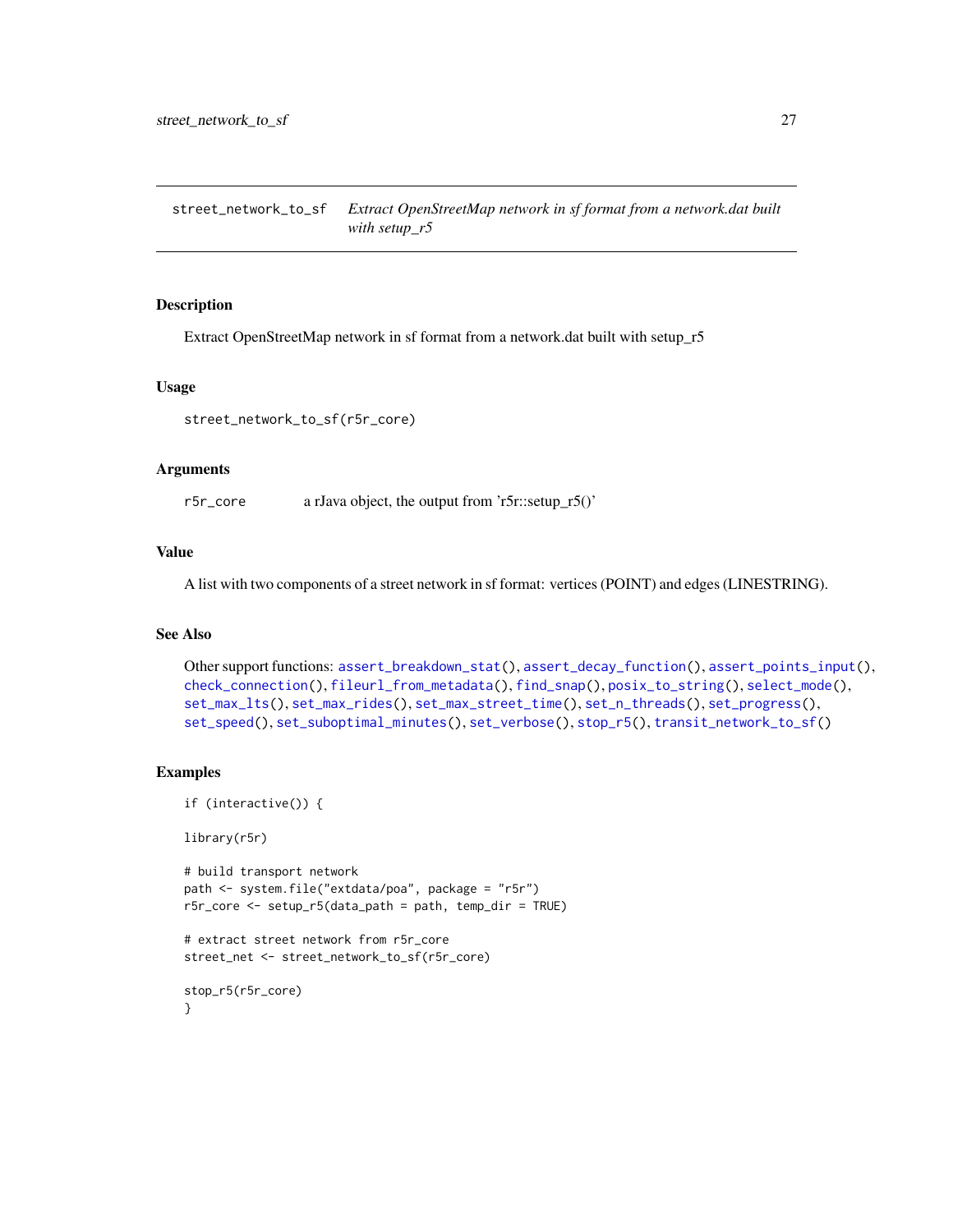<span id="page-27-1"></span><span id="page-27-0"></span>tobler\_hiking *Tobler's hiking function*

#### Description

Calculates effect of the topography on walking speeds, using Tobler's hiking function.

## Usage

```
tobler_hiking(slope)
```
## Arguments

slope numeric. Terrain's slope.

## Value

numeric. Tobler's weighting factor

## See Also

Other elevation support functions: [apply\\_elevation\(](#page-7-2))

<span id="page-27-2"></span>transit\_network\_to\_sf *Extract transit network in sf format*

## Description

Extract transit network in sf format from a network.dat file built with the [setup\\_r5](#page-18-2) function.

## Usage

```
transit_network_to_sf(r5r_core)
```
#### Arguments

r5r\_core a rJava object, the output from 'r5r::setup\_r5()'

## Value

A list with two components of a transit network in sf format: route shapes (LINESTRING) and transit stops (POINT). The same route\_id/short\_name might appear with different geometries. This occurs when a route has two different shape\_ids. Some transit stops might be returned with geometry POINT EMPTY (i.e. missing NA spatial coordinates). This may occur when a transit stop is not snapped to the road network, possibly because the gtfs.zip input data covers an area larger than the osm.pbf input data.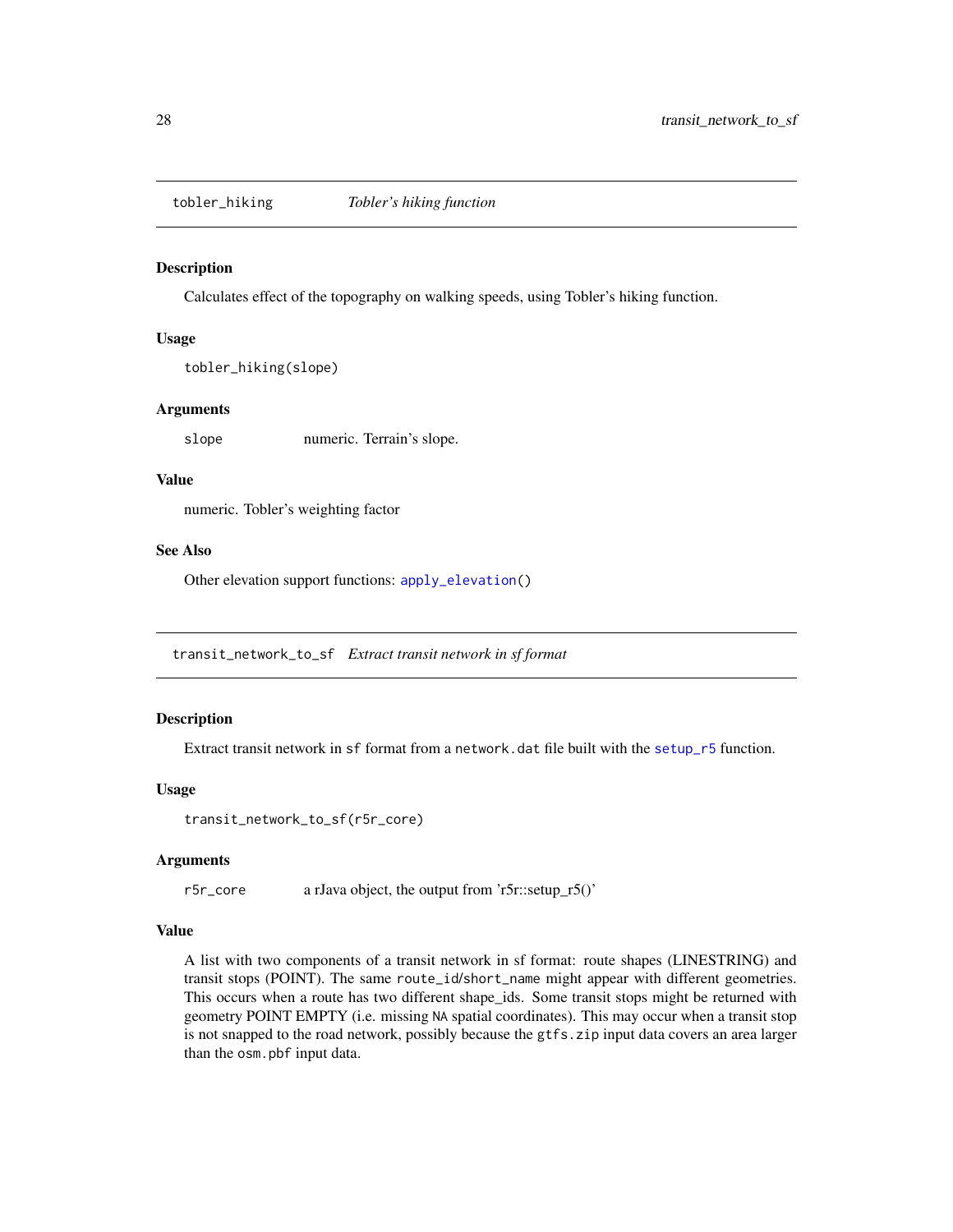<span id="page-28-0"></span>travel\_time\_matrix 29

### See Also

```
Other support functions: assert_breakdown_stat(), assert_decay_function(), assert_points_input(),
check_connection(), fileurl_from_metadata(), find_snap(), posix_to_string(), select_mode(),
set_max_lts(), set_max_rides(), set_max_street_time(), set_n_threads(), set_progress(),
set_speed(), set_suboptimal_minutes(), set_verbose(), stop_r5(), street_network_to_sf()
```
## Examples

```
if (interactive()) {
library(r5r)
# build transport network
path <- system.file("extdata/poa", package = "r5r")
r5r_core <- setup_r5(data_path = path, temp_dir = TRUE)
# extract transit network from r5r_core
transit_net <- transit_network_to_sf(r5r_core)
stop_r5(r5r_core)
}
```
<span id="page-28-1"></span>travel\_time\_matrix *Calculate travel time matrix between origin destination pairs*

## Description

Fast computation of travel time estimates between one or multiple origin destination pairs.

## Usage

```
travel_time_matrix(
  r5r_core,
 origins,
  destinations,
 mode = "WALK",
 mode_egress = "WALK",
  departure_datetime = Sys.time(),
  time_window = 1L,
  percentiles = 50L,
  breakdown = FALSE,
  breakdown_stat = "MEAN",
  max_walk_dist = Inf,
 max_bike_dist = Inf,
 max_trip_duration = 120L,
  walk\_speed = 3.6,bike_speed = 12,
 max\_rides = 3,
```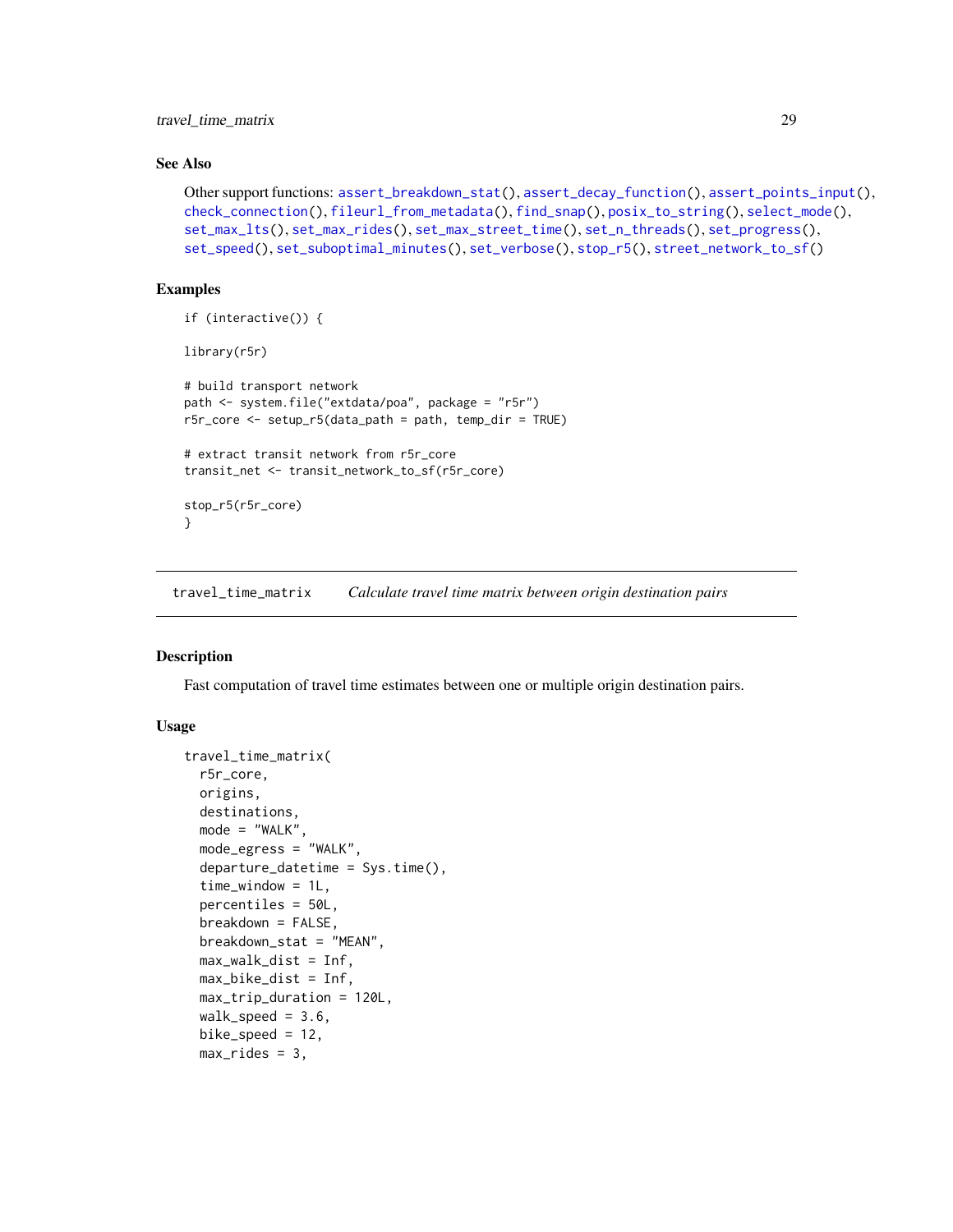```
max\_lts = 2,
  n_threads = Inf,
 verbose = TRUE,progress = TRUE
)
```
# Arguments

| r5r_core              | a rJava object to connect with R5 routing engine                                                                                                                                                                                                                                                                                                                                                                                                                                                                                                                                                                                                   |
|-----------------------|----------------------------------------------------------------------------------------------------------------------------------------------------------------------------------------------------------------------------------------------------------------------------------------------------------------------------------------------------------------------------------------------------------------------------------------------------------------------------------------------------------------------------------------------------------------------------------------------------------------------------------------------------|
| origins, destinations |                                                                                                                                                                                                                                                                                                                                                                                                                                                                                                                                                                                                                                                    |
|                       | a spatial sf POINT object with WGS84 CRS, or a data.frame containing the<br>columns 'id', 'lon', 'lat'.                                                                                                                                                                                                                                                                                                                                                                                                                                                                                                                                            |
| mode                  | string. Transport modes allowed for the trips. Defaults to "WALK". See details<br>for other options.                                                                                                                                                                                                                                                                                                                                                                                                                                                                                                                                               |
| mode_egress           | string. Transport mode used after egress from public transport. It can be either<br>'WALK', 'BICYCLE', or 'CAR'. Defaults to "WALK".                                                                                                                                                                                                                                                                                                                                                                                                                                                                                                               |
| departure_datetime    |                                                                                                                                                                                                                                                                                                                                                                                                                                                                                                                                                                                                                                                    |
|                       | POSIXct object. If working with public transport networks, please check calendar . txt<br>within the GTFS file for valid dates. See details for further information on how<br>datetimes are parsed.                                                                                                                                                                                                                                                                                                                                                                                                                                                |
| time_window           | numeric. Time window in minutes for which r5r will calculate multiple travel<br>time matrices departing each minute. By default, the number of simulations is<br>5 times the size of 'time_window' set by the user. Defaults window size to '1',<br>the function only considers 5 departure times. This parameter is only used with<br>frequency-based GTFS files. See details for further information.                                                                                                                                                                                                                                            |
| percentiles           | numeric vector. Defaults to '50', returning the median travel time for a given<br>time_window. If a numeric vector is passed, for example $c(25, 50, 75)$ , the<br>function will return additional columns with the travel times within percentiles<br>of trips. For example, if the 25 percentile of trips between A and B is 15 minutes,<br>this means that 25% of all trips taken between A and B within the set time win-<br>dow are shorter than 15 minutes. Only the first 5 cut points of the percentiles are<br>considered. For more details, see R5 documentation at 'https://docs.conveyal.com/analysis/methodology#<br>for-variability' |
| breakdown             | logic. If FALSE (default), the function returns a simple output with columns<br>origin, destination and travel time percentiles. If TRUE, r5r breaks down the<br>trip information and returns more columns with estimates of access_time,<br>waiting_time, ride_time, transfer_time, total_time, n_rides and route.<br>Warning: Setting TRUE makes the function significantly slower.                                                                                                                                                                                                                                                              |
| breakdown_stat        | string. If min, all the brokendown trip informantion is based on the trip itinerary<br>with the smallest waiting time in the time window. If breakdown_stat = mean,<br>the information is based on the trip itinerary whose waiting time is the closest to<br>the average waiting time in the time window.                                                                                                                                                                                                                                                                                                                                         |
| max_walk_dist         | numeric. Maximum walking distance (in meters) to access and egress the transit<br>network, or to make transfers within the network. Defaults to no restrictions as<br>long as max_trip_duration is respected. The max distance is considered sepa-<br>rately for each leg (e.g. if you set max_walk_dist to 1000, you could potentially                                                                                                                                                                                                                                                                                                            |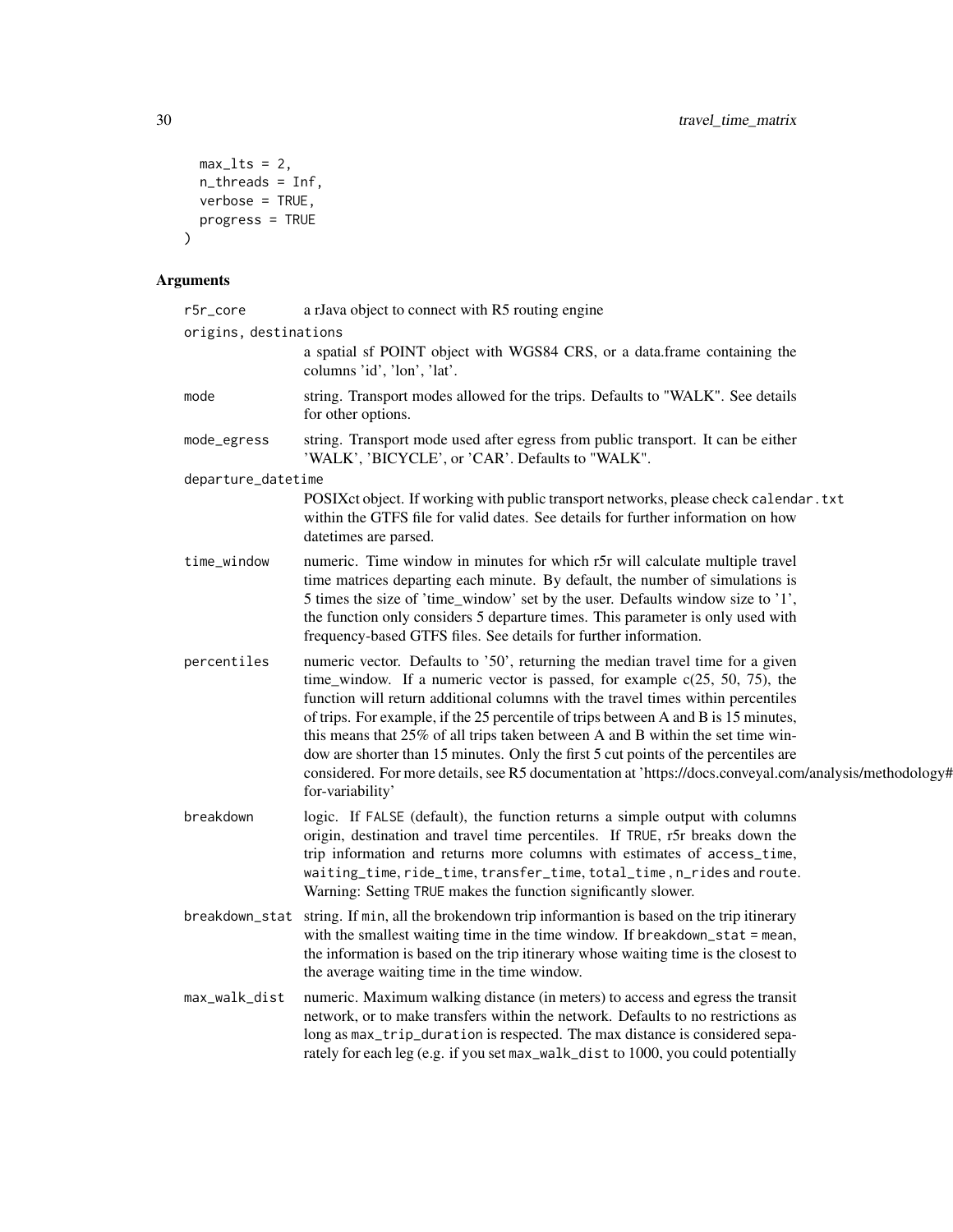|                   | walk up to 1 km to reach transit, and up to <i>another</i> 1 km to reach the destination<br>after leaving transit). Obs: if you want to set the maximum walking distance<br>considering walking-only trips you have to set the max_trip_duration accord-<br>ingly (e.g. to set a distance of 1 km assuming a walking speed of 3.6 km/h you<br>have to set max_trip_duration = $1 / 3.6 * 60$ .                                                                                                                                                                                                                                                                                                  |
|-------------------|-------------------------------------------------------------------------------------------------------------------------------------------------------------------------------------------------------------------------------------------------------------------------------------------------------------------------------------------------------------------------------------------------------------------------------------------------------------------------------------------------------------------------------------------------------------------------------------------------------------------------------------------------------------------------------------------------|
| max_bike_dist     | numeric. Maximum cycling distance (in meters) to access and egress the tran-<br>sit network. Defaults to no restrictions as long as max_trip_duration is re-<br>spected. The max distance is considered separately for each leg (e.g. if you set<br>max_bike_dist to 1000, you could potentially cycle up to 1 km to reach transit,<br>and up to <i>another</i> 1 km to reach the destination after leaving transit). Obs: if<br>you want to set the maximum cycling distance considering cycling-only trips<br>you have to set the max_trip_duration accordingly (e.g. to set a distance of 5<br>km assuming a cycling speed of 12 km/h you have to set max_trip_duration<br>$= 5 / 12 * 60$ . |
| max_trip_duration |                                                                                                                                                                                                                                                                                                                                                                                                                                                                                                                                                                                                                                                                                                 |
|                   | numeric. Maximum trip duration in minutes. Defaults to 120 minutes (2 hours).                                                                                                                                                                                                                                                                                                                                                                                                                                                                                                                                                                                                                   |
| walk_speed        | numeric. Average walk speed in km/h. Defaults to 3.6 km/h.                                                                                                                                                                                                                                                                                                                                                                                                                                                                                                                                                                                                                                      |
| bike_speed        | numeric. Average cycling speed in km/h. Defaults to 12 km/h.                                                                                                                                                                                                                                                                                                                                                                                                                                                                                                                                                                                                                                    |
| max_rides         | numeric. The max number of public transport rides allowed in the same trip.<br>Defaults to 3.                                                                                                                                                                                                                                                                                                                                                                                                                                                                                                                                                                                                   |
| max_lts           | numeric (between 1 and 4). The maximum level of traffic stress that cyclists will<br>tolerate. A value of 1 means cyclists will only travel through the quietest streets,<br>while a value of 4 indicates cyclists can travel through any road. Defaults to 2.<br>See details for more information.                                                                                                                                                                                                                                                                                                                                                                                             |
| n_threads         | numeric. The number of threads to use in parallel computing. Defaults to use<br>all available threads (Inf).                                                                                                                                                                                                                                                                                                                                                                                                                                                                                                                                                                                    |
| verbose           | logical. TRUE to show detailed output messages (the default).                                                                                                                                                                                                                                                                                                                                                                                                                                                                                                                                                                                                                                   |
| progress          | logical. TRUE to show a progress counter. Only works when verbose is set to<br>FALSE, so the progress counter does not interfere with R5's output messages.<br>Setting progress to TRUE may impose a small penalty for computation effi-<br>ciency, because the progress counter must be synchronized among all active<br>threads.                                                                                                                                                                                                                                                                                                                                                              |

## Value

A data.table with travel time estimates (in minutes) between origin destination pairs by a given transport mode. Note that origins/destinations that were beyond the maximum travel time, and/or origins that were far from the street network are not returned in the data.table.

## Transport modes:

R5 allows for multiple combinations of transport modes. The options include:

## Transit modes:

TRAM, SUBWAY, RAIL, BUS, FERRY, CABLE\_CAR, GONDOLA, FUNICULAR. The option 'TRANSIT' automatically considers all public transport modes available.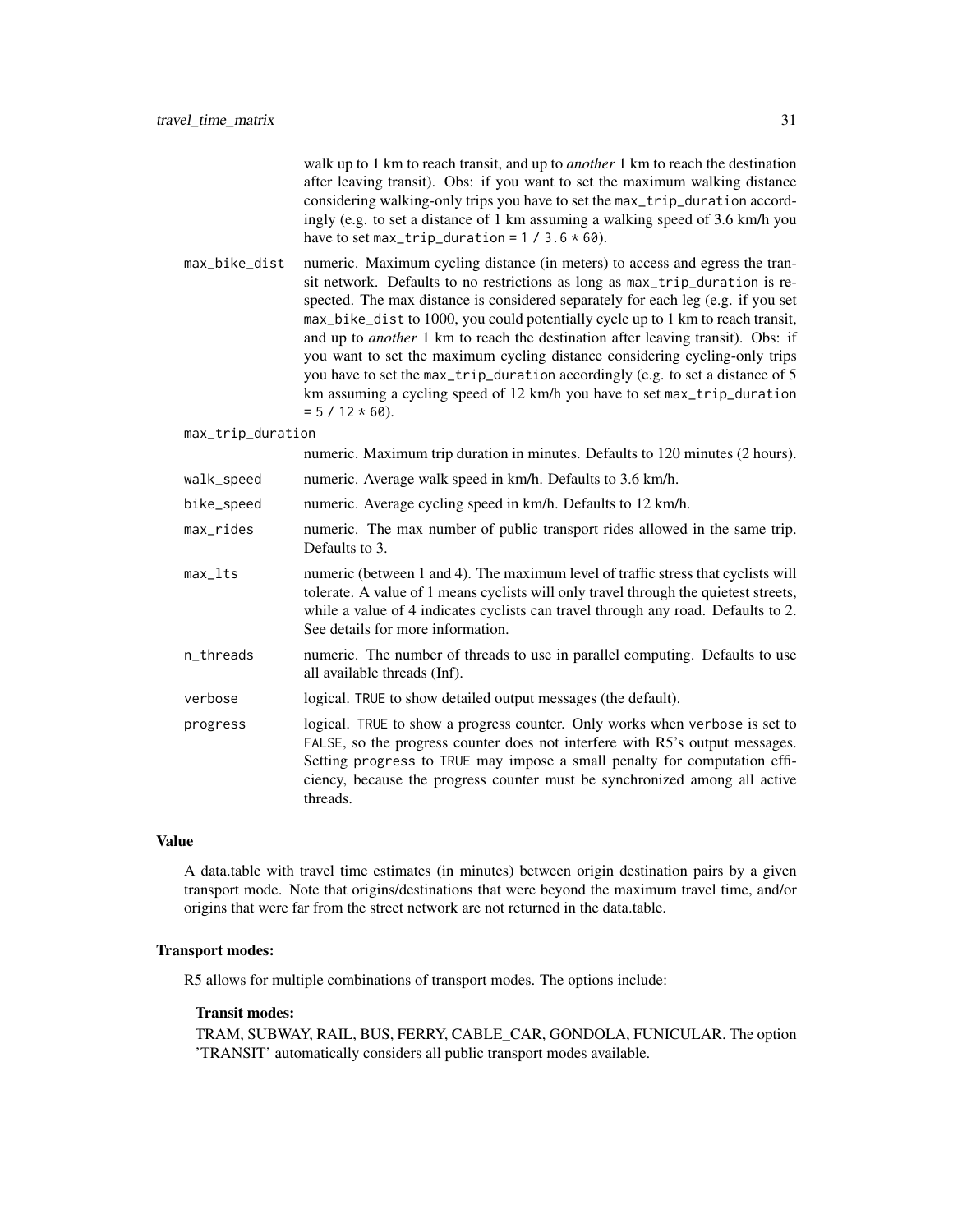#### Non transit modes:

WALK, BICYCLE, CAR, BICYCLE\_RENT, CAR\_PARK

## max\_lts, Maximum Level of Traffic Stress:

When cycling is enabled in R5, setting max\_lts will allow cycling only on streets with a given level of danger/stress. Setting max\_lts to 1, for example, will allow cycling only on separated bicycle infrastructure or low-traffic streets; routing will revert to walking when traversing any links with LTS exceeding 1. Setting max\_lts to 3 will allow cycling on links with LTS 1, 2, or 3.

The default methodology for assigning LTS values to network edges is based on commonly tagged attributes of OSM ways. See more info about LTS in the original documentation of R5 from Conveyal at <https://docs.conveyal.com/learn-more/traffic-stress>. In summary:

- LTS 1: Tolerable for children. This includes low-speed, low-volume streets, as well as those with separated bicycle facilities (such as parking-protected lanes or cycle tracks).
- LTS 2: Tolerable for the mainstream adult population. This includes streets where cyclists have dedicated lanes and only have to interact with traffic at formal crossing.
- LTS 3: Tolerable for "enthused and confident" cyclists. This includes streets which may involve close proximity to moderate- or high-speed vehicular traffic.
- LTS 4: Tolerable for only "strong and fearless" cyclists. This includes streets where cyclists are required to mix with moderate- to high-speed vehicular traffic.

For advanced users, you can provide custom LTS values by adding a tag  $\langle \text{key} = \text{%} \rangle$  to the osm. pbf file

## Routing algorithm:

The travel time matrix function uses an R5-specific extension to the RAPTOR routing algorithm (see Conway et al., 2017). This RAPTOR extension uses a systematic sample of one departure per minute over the time window set by the user in the 'time\_window' parameter. A detailed description of base RAPTOR can be found in Delling et al (2015).

- Conway, M. W., Byrd, A., & van der Linden, M. (2017). Evidence-based transit and land use sketch planning using interactive accessibility methods on combined schedule and headwaybased networks. Transportation Research Record, 2653(1), 45-53.
- Delling, D., Pajor, T., & Werneck, R. F. (2015). Round-based public transit routing. Transportation Science, 49(3), 591-604.

## Datetime parsing

r5r ignores the timezone attribute of datetime objects when parsing dates and times, using the study area's timezone instead. For example, let's say you are running some calculations using Rio de Janeiro, Brazil, as your study area. The datetime as.POSIXct("13-05-2019 14:00:00",format = "%d-%m-%Y %H:%M:%S") will be parsed as May 13th, 2019, 14:00h in Rio's local time, as expected. But as.POSIXct("13-05-2019 14:00:00",format = "%d-%m-%Y %H:%M:%S",tz = "Europe/Paris") will also be parsed as the exact same date and time in Rio's local time, perhaps surprisingly, ignoring the timezone attribute.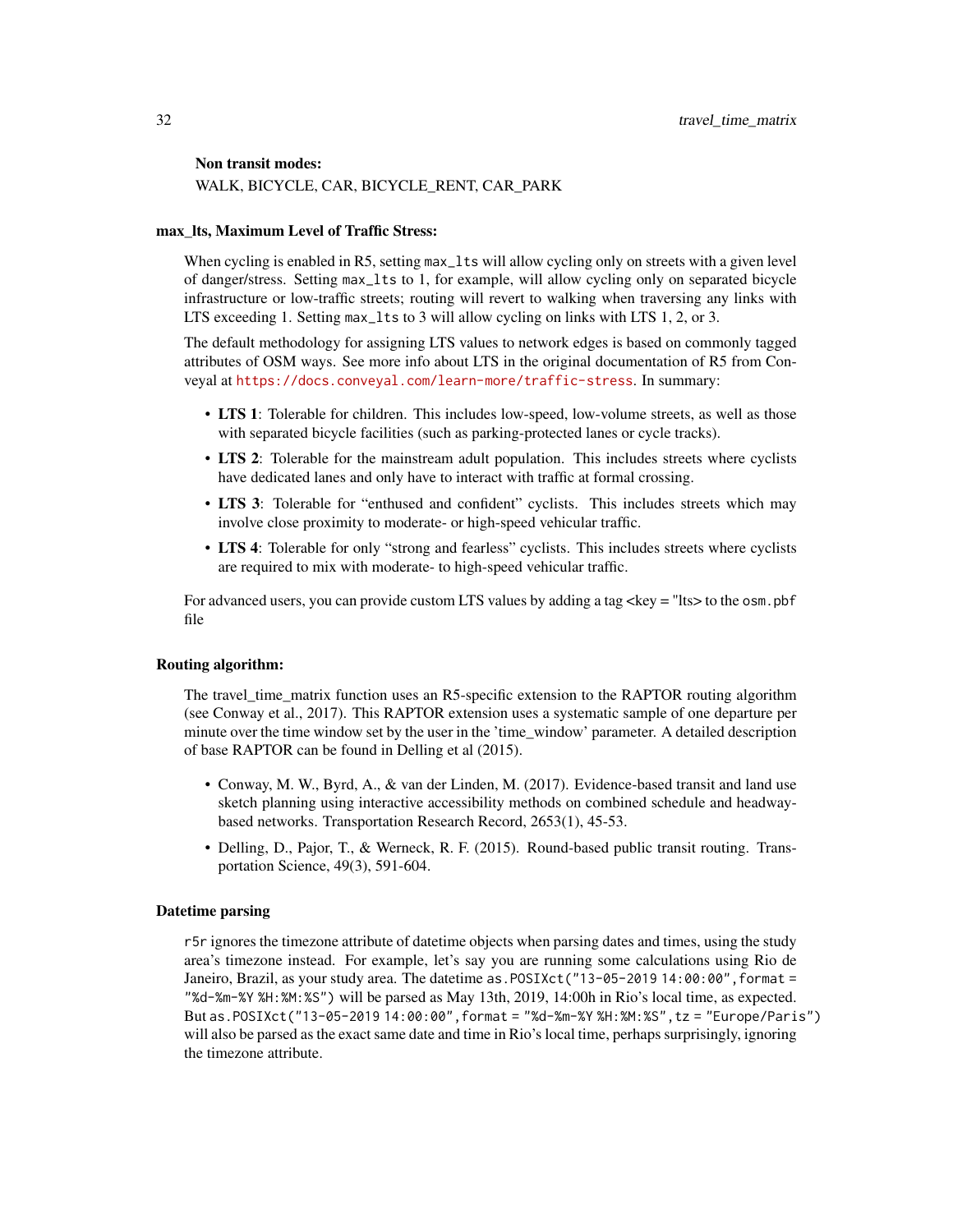<span id="page-32-0"></span>travel\_time\_matrix 33

## See Also

Other routing: [accessibility\(](#page-2-1)), [detailed\\_itineraries\(](#page-10-1))

#### Examples

```
if (interactive()) {
library(r5r)
# build transport network
data_path <- system.file("extdata/spo", package = "r5r")
r5r_core <- setup_r5(data_path = data_path, temp_dir = TRUE)
# load origin/destination points
points <- read.csv(file.path(data_path, "spo_hexgrid.csv"))[1:5,]
departure_datetime <- as.POSIXct("13-05-2019 14:00:00", format = "%d-%m-%Y %H:%M:%S")
# estimate travel time matrix
ttm <- travel_time_matrix(r5r_core,
                          origins = points,
                          destinations = points,
                          mode = c("WALK", "TRANSIT"),
                          departure_datetime = departure_datetime,
                          max_walk_dist = Inf,
                          max_trip_duration = 120L)
```
stop\_r5(r5r\_core)

}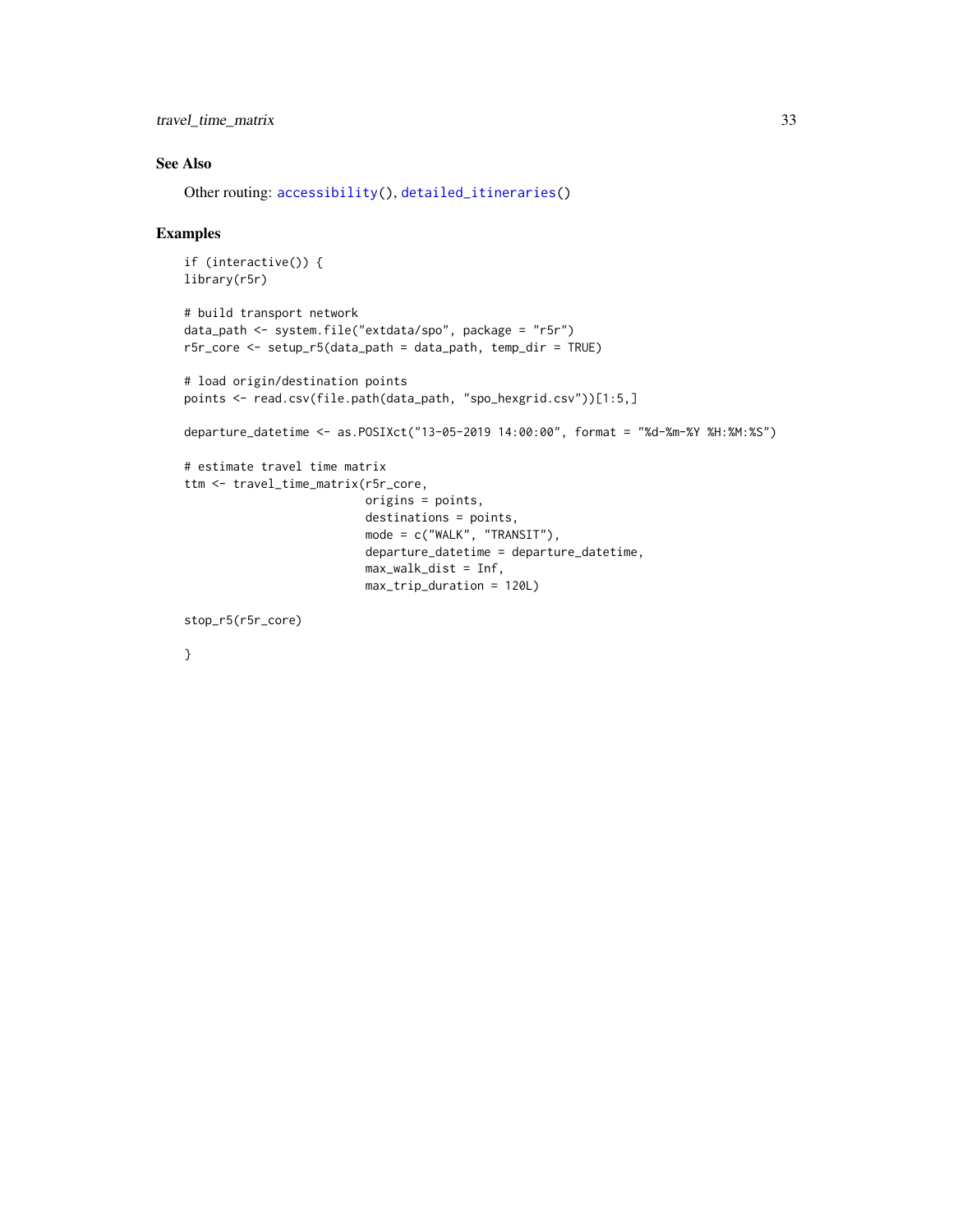# <span id="page-33-0"></span>**Index**

∗ elevation support functions apply\_elevation, [8](#page-7-0) tobler\_hiking, [28](#page-27-0) ∗ java support functions java\_to\_dt, [17](#page-16-0) ∗ routing accessibility, [3](#page-2-0) detailed\_itineraries, [11](#page-10-0) travel\_time\_matrix, [29](#page-28-0) ∗ setup download\_r5, [14](#page-13-0) setup\_r5, [19](#page-18-0) ∗ support functions assert\_breakdown\_stat, [8](#page-7-0) assert\_decay\_function, [9](#page-8-0) assert\_points\_input, [9](#page-8-0) check\_connection, [10](#page-9-0) fileurl\_from\_metadata, [15](#page-14-0) find\_snap, [16](#page-15-0) posix\_to\_string, [17](#page-16-0) select\_mode, [19](#page-18-0) set\_max\_lts, [20](#page-19-0) set\_max\_rides, [21](#page-20-0) set\_max\_street\_time, [22](#page-21-0) set\_n\_threads, [22](#page-21-0) set\_progress, [23](#page-22-0) set\_speed, [24](#page-23-0) set\_suboptimal\_minutes, [24](#page-23-0) set\_verbose, [25](#page-24-0) stop\_r5, [26](#page-25-0) street\_network\_to\_sf, [27](#page-26-0) transit\_network\_to\_sf, [28](#page-27-0) \_PACKAGE *(*r5r*)*, [18](#page-17-0) accessibility, [3,](#page-2-0) *[14](#page-13-0)*, *[33](#page-32-0)* apply\_elevation, [8,](#page-7-0) *[28](#page-27-0)* assert\_breakdown\_stat, [8,](#page-7-0) *[9,](#page-8-0) [10](#page-9-0)*, *[15,](#page-14-0) [16](#page-15-0)*, *[18,](#page-17-0) [19](#page-18-0)*, *[21](#page-20-0)[–27](#page-26-0)*, *[29](#page-28-0)*

```
assert_decay_function, 9, 9, 10, 15, 16, 18,
         19, 21–27, 29
```
assert\_points\_input, *[9](#page-8-0)*, [9,](#page-8-0) *[10](#page-9-0)*, *[15,](#page-14-0) [16](#page-15-0)*, *[18,](#page-17-0) [19](#page-18-0)*, *[21](#page-20-0)[–27](#page-26-0)*, *[29](#page-28-0)* check\_connection, *[9,](#page-8-0) [10](#page-9-0)*, [10,](#page-9-0) *[15,](#page-14-0) [16](#page-15-0)*, *[18,](#page-17-0) [19](#page-18-0)*, *[21](#page-20-0)[–27](#page-26-0)*, *[29](#page-28-0)* detailed\_itineraries, *[7](#page-6-0)*, [11,](#page-10-0) *[33](#page-32-0)* download\_r5, [14,](#page-13-0) *[20](#page-19-0)* fileurl\_from\_metadata, *[9,](#page-8-0) [10](#page-9-0)*, [15,](#page-14-0) *[16](#page-15-0)*, *[18,](#page-17-0) [19](#page-18-0)*, *[21](#page-20-0)[–27](#page-26-0)*, *[29](#page-28-0)* find\_snap, *[9,](#page-8-0) [10](#page-9-0)*, *[15](#page-14-0)*, [16,](#page-15-0) *[18,](#page-17-0) [19](#page-18-0)*, *[21](#page-20-0)[–27](#page-26-0)*, *[29](#page-28-0)* java\_to\_dt, [17](#page-16-0) posix\_to\_string, *[9,](#page-8-0) [10](#page-9-0)*, *[15,](#page-14-0) [16](#page-15-0)*, [17,](#page-16-0) *[19](#page-18-0)*, *[21](#page-20-0)[–27](#page-26-0)*, *[29](#page-28-0)* r5r, [18](#page-17-0) r5r-package *(*r5r*)*, [18](#page-17-0) select\_mode, *[9,](#page-8-0) [10](#page-9-0)*, *[15,](#page-14-0) [16](#page-15-0)*, *[18](#page-17-0)*, [19,](#page-18-0) *[21](#page-20-0)[–27](#page-26-0)*, *[29](#page-28-0)* set\_max\_lts, *[9,](#page-8-0) [10](#page-9-0)*, *[15,](#page-14-0) [16](#page-15-0)*, *[18,](#page-17-0) [19](#page-18-0)*, [20,](#page-19-0) *[21](#page-20-0)[–27](#page-26-0)*, *[29](#page-28-0)* set\_max\_rides, *[9,](#page-8-0) [10](#page-9-0)*, *[15,](#page-14-0) [16](#page-15-0)*, *[18,](#page-17-0) [19](#page-18-0)*, *[21](#page-20-0)*, [21,](#page-20-0) *[22](#page-21-0)[–27](#page-26-0)*, *[29](#page-28-0)* set\_max\_street\_time, *[9,](#page-8-0) [10](#page-9-0)*, *[15,](#page-14-0) [16](#page-15-0)*, *[18,](#page-17-0) [19](#page-18-0)*, *[21](#page-20-0)*, [22,](#page-21-0) *[23](#page-22-0)[–27](#page-26-0)*, *[29](#page-28-0)* set\_n\_threads, *[9,](#page-8-0) [10](#page-9-0)*, *[15,](#page-14-0) [16](#page-15-0)*, *[18,](#page-17-0) [19](#page-18-0)*, *[21,](#page-20-0) [22](#page-21-0)*, [22,](#page-21-0) *[23](#page-22-0)[–27](#page-26-0)*, *[29](#page-28-0)* set\_progress, *[9,](#page-8-0) [10](#page-9-0)*, *[15,](#page-14-0) [16](#page-15-0)*, *[18,](#page-17-0) [19](#page-18-0)*, *[21](#page-20-0)[–23](#page-22-0)*, [23,](#page-22-0) *[24](#page-23-0)[–27](#page-26-0)*, *[29](#page-28-0)* set\_speed, *[9,](#page-8-0) [10](#page-9-0)*, *[15,](#page-14-0) [16](#page-15-0)*, *[18,](#page-17-0) [19](#page-18-0)*, *[21](#page-20-0)[–23](#page-22-0)*, [24,](#page-23-0) *[25](#page-24-0)[–27](#page-26-0)*, *[29](#page-28-0)* set\_suboptimal\_minutes, *[9,](#page-8-0) [10](#page-9-0)*, *[15,](#page-14-0) [16](#page-15-0)*, *[18,](#page-17-0) [19](#page-18-0)*, *[21](#page-20-0)[–24](#page-23-0)*, [24,](#page-23-0) *[26,](#page-25-0) [27](#page-26-0)*, *[29](#page-28-0)* set\_verbose, *[9,](#page-8-0) [10](#page-9-0)*, *[15,](#page-14-0) [16](#page-15-0)*, *[18,](#page-17-0) [19](#page-18-0)*, *[21](#page-20-0)[–25](#page-24-0)*, [25,](#page-24-0) *[26,](#page-25-0) [27](#page-26-0)*, *[29](#page-28-0)* setup\_r5, *[15](#page-14-0)*, [19,](#page-18-0) *[28](#page-27-0)* stop\_r5, *[9,](#page-8-0) [10](#page-9-0)*, *[15,](#page-14-0) [16](#page-15-0)*, *[18,](#page-17-0) [19](#page-18-0)*, *[21](#page-20-0)[–26](#page-25-0)*, [26,](#page-25-0) *[27](#page-26-0)*, *[29](#page-28-0)*